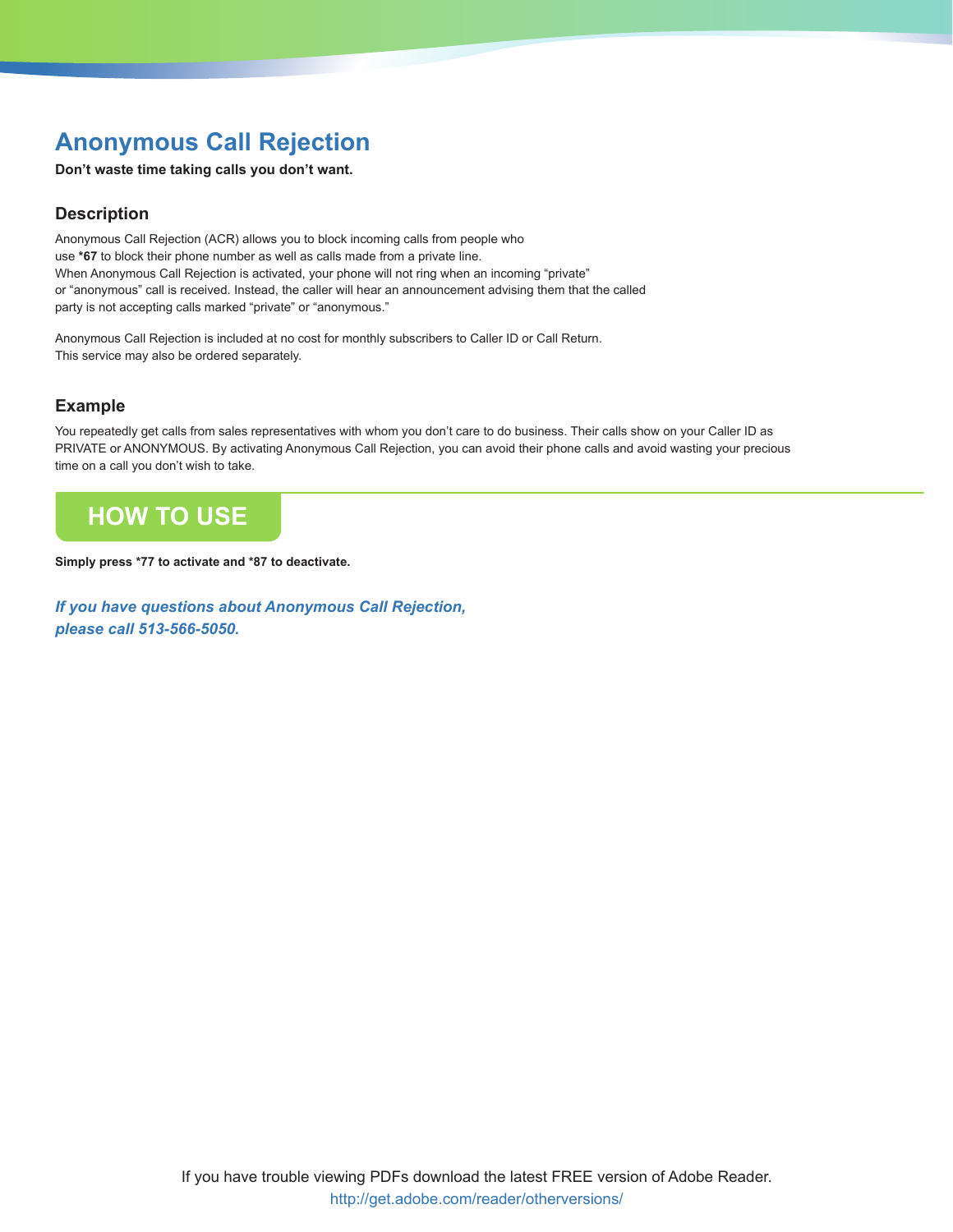**Manage all your messaging needs with one service.**

### **Description**

**CB One for All includes the following services**

- **Distinctive Ring** so you know who an incoming call is for
- **Multiple Voice Mailboxes** Up to 9 individual Voice Mailboxes, plus a General Voice Mailbox
- **Combined Office and Wireless Voice Mailbox**
- **Zero Transfer** so callers can press **O** when they receive your voice mail to be forwarded to another local phone even a wireless phone
- **Text Notification** on your wireless so you know you have a message in your mailboxx

### **Example**

Your sales office includes 7 sales reps who are out of the office much of their time. They each have a voice mail box attached to your company's phone number for when they are not available at the number. They also have wireless phones so they can keep in touch with their customers when they are on the road. They find that managing both their office and cell phone voice mail boxes isn't always easy.

With CB One for All, they can combine their office and wireless voice mailboxes so that all their messages are retrievable from one place. They can even receive text notification on their wireless when they have messages in their office mailbox.

Plus, when they have to be out of the office but are waiting for an important customer call that they don't want to miss, they can ask the customer to press **0** after they go into Voice Mail and the call can be transferred to the rep's wireless phone.

In addition, when they are in the office, they can know if an incoming call is for them or for another rep by the distinctive ring tone that is specifically theirs.

## **How To Use CB One for All Distinctive Ring**

Prior to ringing, your main greeting will prompt the caller to select a single digit number, **1-9**, that's been assigned to specific individuals. You'll know who the call is for by the distinctive ringing pattern assigned to your extension.

### **To set up your Distinctive Ring Introductory greeting**

- 1. In Dayton call 937-610-0047, in Cincinnati call 513-721-0231, out of town call 877-564-0222.
- 2. Enter your phone number and your temporary password which is **1111**. (Note: if you are calling from your business phone, you will be prompted to enter your password only.)
- 3. The first time you call, a tutorial will step you through changing your password, recording a greeting, and activating the service. Additional calls to this number will play the normal Main Menu.

### **To activate/deactivate Distinctive Ring**

- 1. To activate Distinctive Ring from your phone, dial **\*959** (Rotary customers: dial 11 instead of \*).
- 2. To deactivate Distinctive Ring from your phone, dial **\*958** (Rotary customers: dial 11 instead of \*).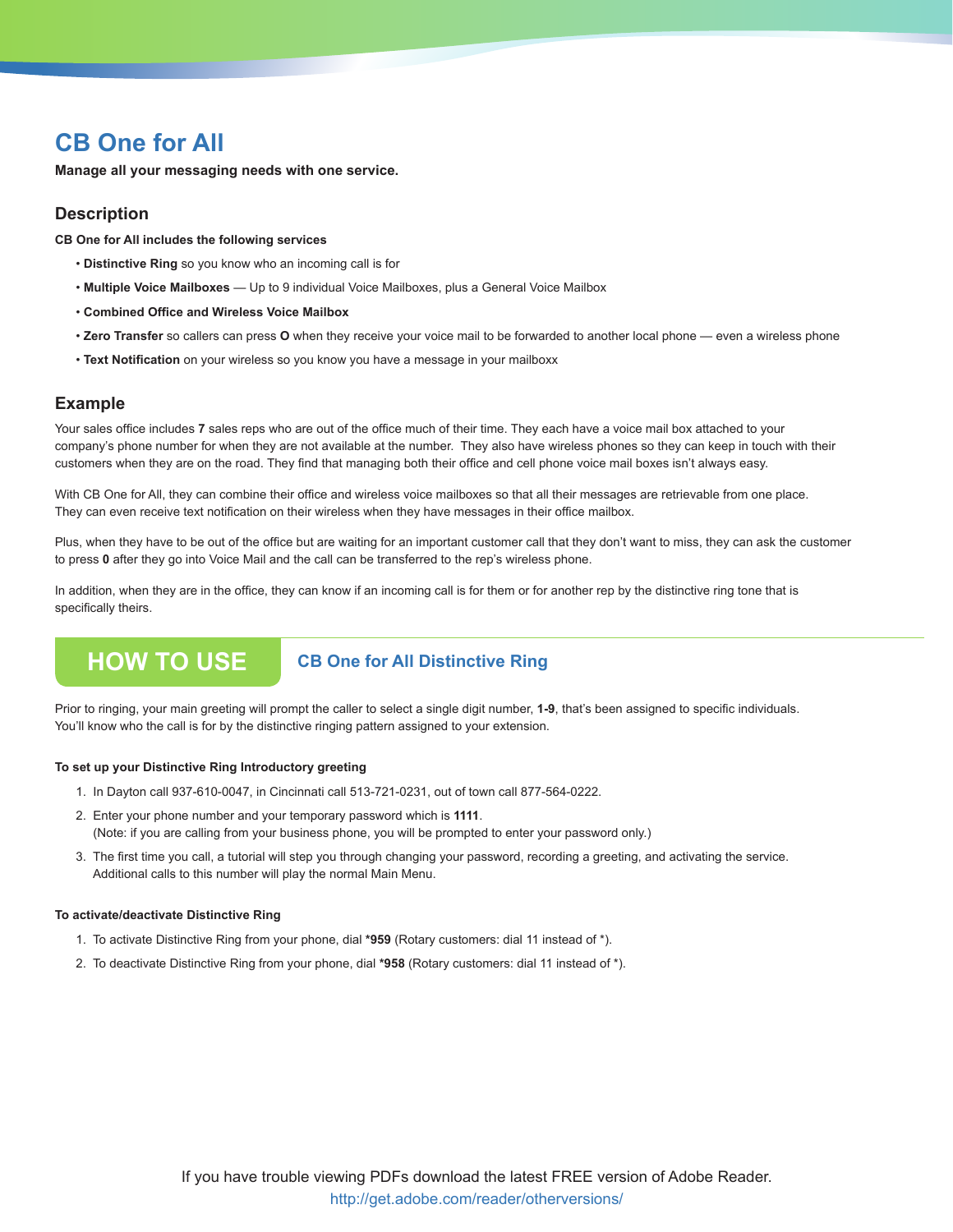## **How To Use CB One for All Multiple Voice Mailboxes**

Up to 9 individual voice mailboxes with personalized greetings are included.

#### **To set up your Introductory Greeting for the Base Mailbox**

The Base Mailbox Introductory Greeting is only active if you are not using the Distinctive Ring service or if you turn off the Distinctive Ring feature. In that case, the Base Mailbox Introductory Greeting will be played so callers can select a mailbox for their message. To set up your Introductory Greeting for your Base Mailbox:

- 1. Dial the access number **513-554-1234** in Cincinnati, **859-392-1234** in Kentucky, and **937-619-1234** in Dayton from your phone.
- 2. Enter your password then press #. If this is a new mailbox, your temporary password is **1111**. (**Note:** if you are not calling from your phone, press **#** followed by your mailbox number which is your 10-digit telephone number.)
- 3. From the main menu, press **4** (Personal Options).
- 4. Press **3** (Greeting Options).
- 5. Press **1** (Personal Greeting). This is the greeting that you will use for your introductory greeting.
- 6. Press **1** to record your introductory greeting.

#### **To change your password for the Base Mailbox**

- 1. From the main menu, press **4** to access Personal Options.
- 2. Press **2** to access Administration options.
- 3. Press **1** to Change your password.

#### **To change your recorded name for the Base Mailbox**

- 1. From the main menu, press **4** to access Personal Options.
- 2. Press **3** to access Greeting Options.
- 3. Press **3** to Record your Name.

#### **To set up your personal mailbox greeting in Multiple Voice Mailboxes**

Once you have recorded your Introductory Greeting for your Base Mailbox, you must set up your personal mailbox greeting. This is the message a caller hears when they are directed to your mailbox. You will need the following information:

- Your Voice mail access number **513-554-1234** in Cincinnati, **859-392-1234** in Kentucky, and **937-619-1234** in Dayton.
- Your temporary password for each Multiple Mailbox. These numbers are: **1000** for Mailbox 1, **2000** for Mailbox 2 … through **9,000** for Mailbox 9.
- 1. Dial the access number from your phone.
- 2. Enter your password then press **#**. (**Note:** if you are not calling from your phone, press **#** followed by your mailbox number which is your 10-digit telephone number.)
- 3. The first time you call, a tutorial will step you through changing your password, recording a name and recording your greeting. Additional calls to this number will play the normal Main Menu. If you have enabled callers to Zero Transfer, you will need to record this as part of your personal mailbox greeting.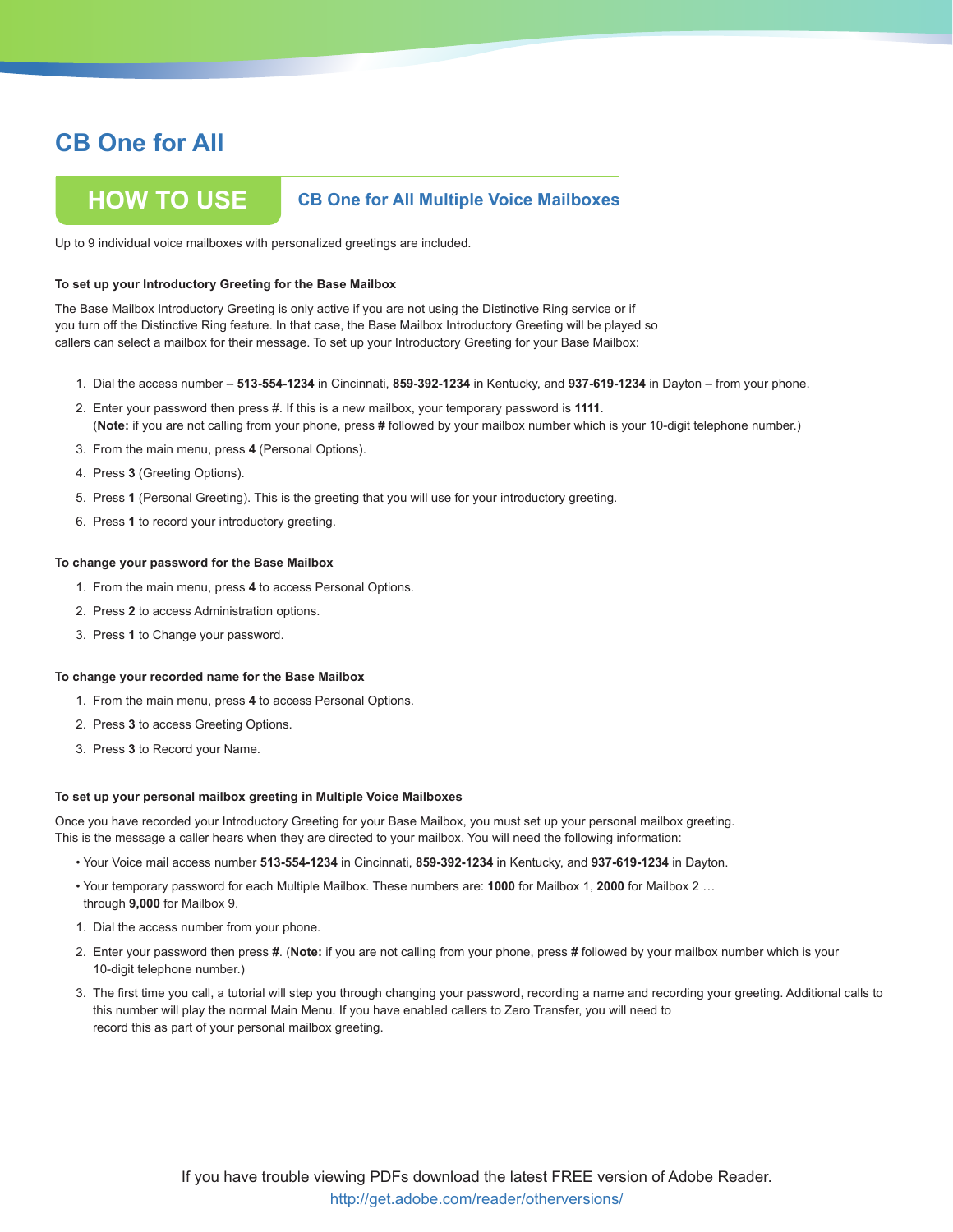**How To Use**

## **CB One for All Combined Office and Wireless Voice Mailbox**

Unanswered calls from both your office phone and wireless phone go to one voice mailbox. You must be a Cincinnati Bell Wireless subscriber to enjoy this service.

### **To create greetings for your Combined Office and Wireless Voice Mailbox.**

If you have not already done so, set up your personal mailbox greeting on your office phone. To do so, follow the instructions above under, To set up your personal mailbox greeting in Multiple Voice Mailboxes.

#### **To record a separate greeting for calls to your wireless number**

- 1. Call your voice mail access number from your wireless phone.
- 2. Enter your password. This is the same password that you are using for your office phone voice mail.
- 3. From the Main Menu, press **4** to access Personal Options.
- 4. Press **3** to select Greeting Options.
- 5. Press **1** to select Personal Greeting.
- 6. Press **1** to record your personal greeting. Callers dialing your wireless phone will hear this greeting.

## **How To Use**

### **CB One for All Zero Transfer**

You can prompt the caller to press "0" during your voice mail greeting and the call will be transferred to a local number you specify – even a wireless phone.

### **To set up Zero Transfer**

- 1. Go to **www.cincinnatibell.com/myaccount** (Manage My Voice Mail) to set up Zero Transfer. If you do not have a My Account set up, this website will give you simple instructions on how to set it up.
- 2. Click on Set Up.
- 3. Click on Zero Transfer number.
- 4. Enter your information.
- 5. Click on Save Changes at the bottom of the screen.

#### **To disable Zero Transfer**

- 1. Go to **www.cincinnatibell.com/myaccount** (Manage My Voice Mail)
- 2. Click on Set Up.
- 3. Click on Zero Transfer number.
- 4. Clear the transfer phone number in the phone number field.
- 5. Click on Save Changes at the bottom of the screen.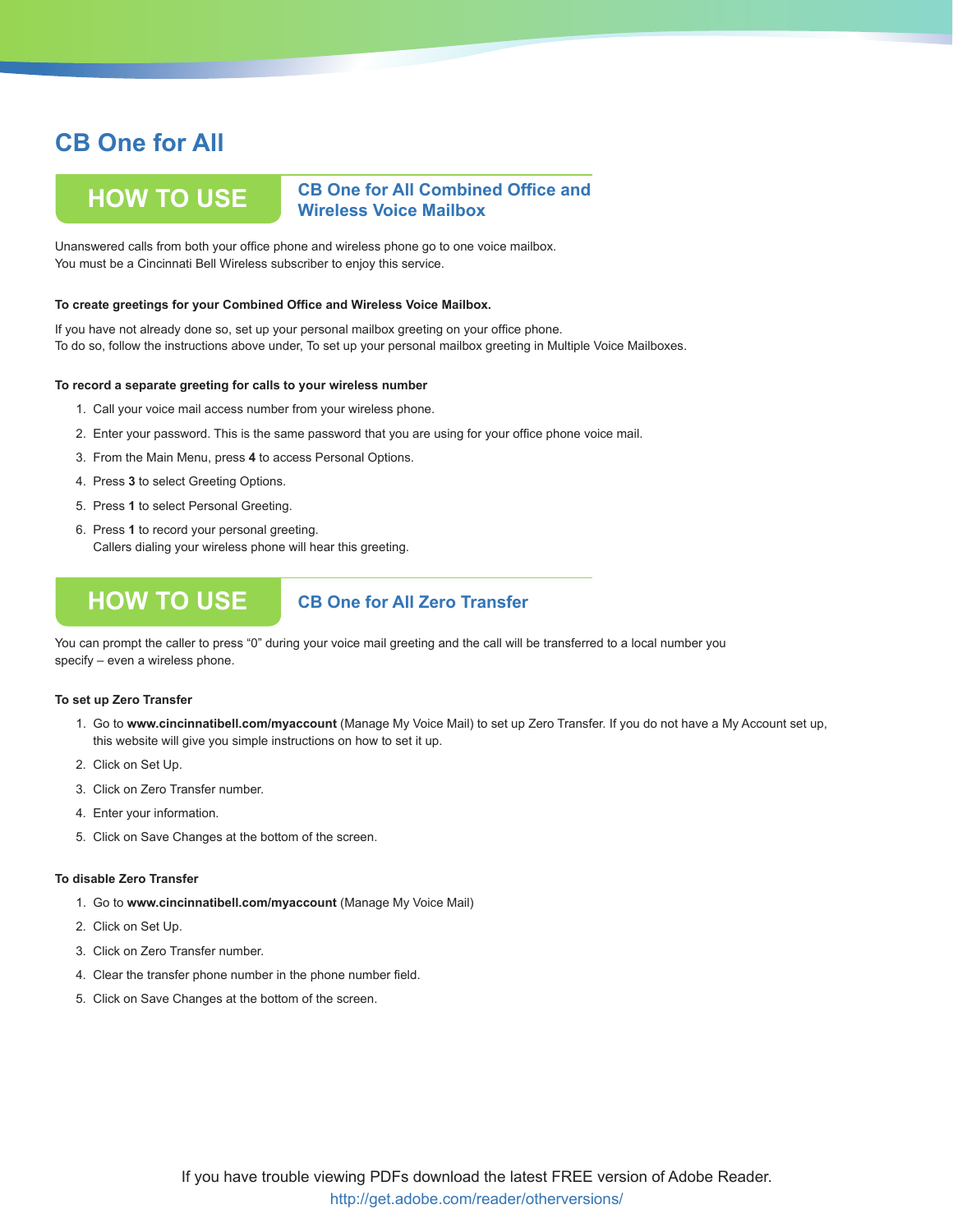## **How To Use CB One for All Text Notification**

When you get a voice mail message at your office, a text notification can be sent to your wireless phone, displaying the caller's name and phone number. Incoming text messages are free for Cincinnati Bell Wireless subscribers.

### **To set up Text Notification**

- 1. Go to **www.cincinnatibell.com/myaccount** (Manage My Voice Mail) to set up Text Notification. If you do not have a My Account set up, this website will give you simple instructions on how to set it up.
- 2. Click on Set Up.
- 3. Click on Text Notification number.
- 4. Enter your information. (Note: the Text Notification can be sent to any local number in the **513, 937, 812** and **859** exchanges).
- 5. Click on Save Changes at the bottom of the screen.

#### **To disable Text Notification**

- 1. Go to **www.cincinnatibell.com/myaccount** (Manage My Voice Mail).
- 2. Click on Set Up.
- 3. Click on Text Notification number.
- 4. Clear the transfer phone number in the phone number field.
- 5. Click on Save Changes at the bottom of the screen.

### **To Retrieve Your Voice Mail Messages**

- 1. Dial the access number from your phone. (Note: if you are not calling from your phone, Press **#** followed by your mailbox number which is your 10-digit telephone number.)
- 2. For multiple mailboxes you will hear a message stating the number of messages in each mailbox.
- 3. Enter your password then press **#**.
- 4. Press **11** to hear new messages.

### *For assistance or questions regarding CB One for All services, call 513-397-0900 in Cincinnati or 866-566-1500 in Dayton and press Option #1.*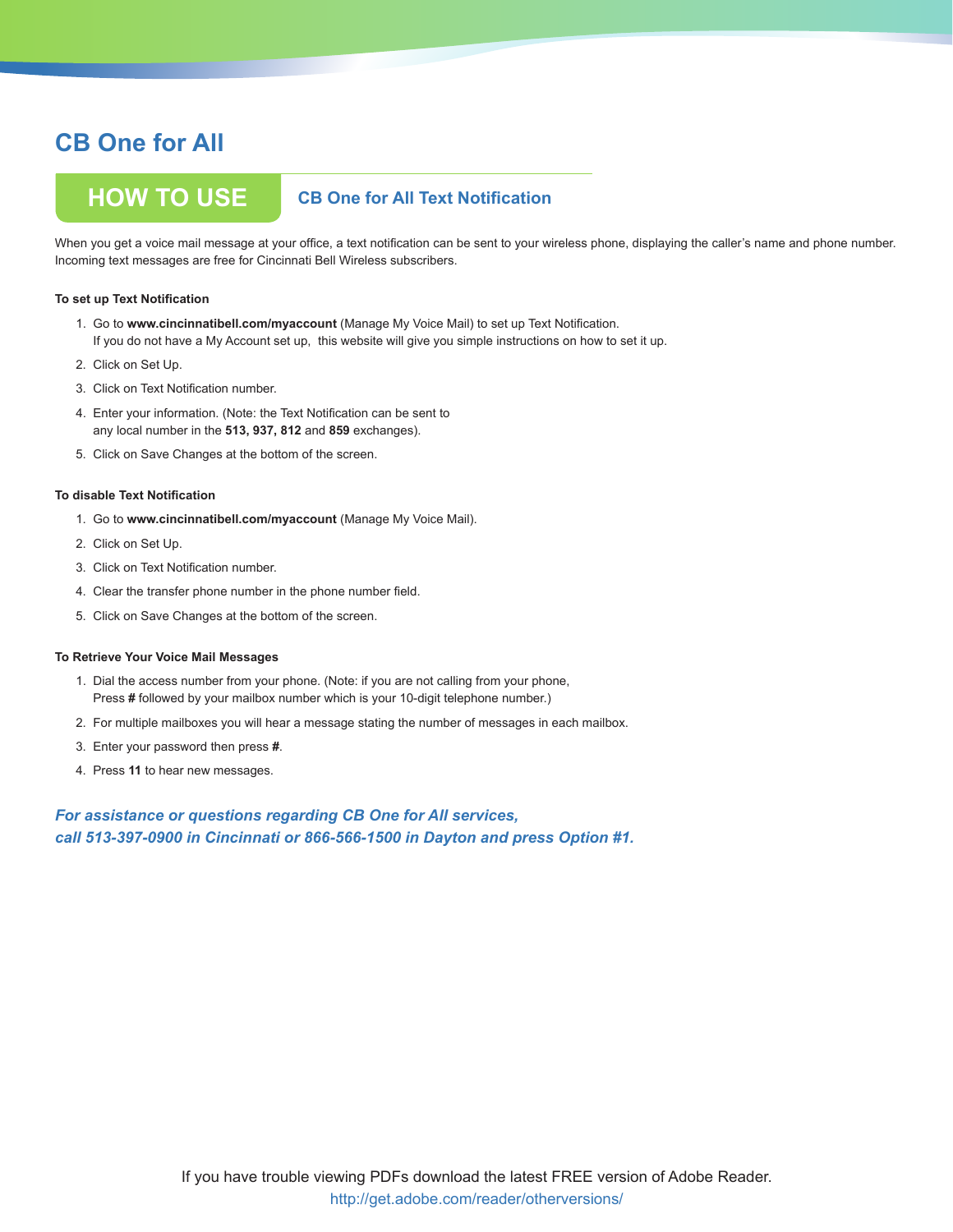## **Call Forwarding Services**

**Never miss an important phone call.**

### **Description**

**Call Forward:** Allows you to activate your call forwarding from anywhere.

**Anywhere Call Forward:** Allows you to forward all incoming calls to another number from anywhere.

**Call Forward Busy:** When you are on the line, incoming calls can be redirected to a predetermined number which can be a long-distance or wireless number, or even voice mail.

**Call Forward – Don't Answer:** Allows the user to forward incoming calls to a predetermined number when the first line is not answered after a specified number of rings.

**Priority Call Forward:** Allows only the most important calls to be forwarded, giving you control over who can reach you and where you can be reached.

### **Examples**

Together Call Forward services let the busy professional manage incoming calls as needed. Whether you've gone to a branch office and had your calls forwarded there; are busy making outgoing calls so instead of customers getting a busy signal, or voice mail, you can re-direct the calls to your assistant; or you're in and out of the office and when you're not there, want to have calls forwarded to another branch … it's all as simple as activating the system to fit the need.

**NOTE:** All Call Forwarding services must be activated at the time of order, or call 513-566-5050 to request these services.

## **HOW TO USE** Standard Call Forwarding

### **To activate Call Forward**

- 1. Listen for a dial tone, then press **\*72** (Centrex customers: press **\*172**. Rotary customers: dial 11 instead of \*).
- 2. When you hear the dial tone, dial the number to which you want your calls to be sent. After you dial the number, you'll hear two short beeps.
- 3. When the other telephone is answered, Call Forwarding is set. If that number is busy or there is no answer, hang up and immediately repeat the first two steps. Call Forwarding will be set up automatically.
- Check to see that Call Forwarding is working by pressing \*72 . You will hear a rapid busy signal indicating that your Call Forwarding has been activated.
- Remember, while your calls are forwarded your phone is still available for making outgoing calls.

### **To cancel Call Forwarding**

- 1. Listen for a dial tone, then press **\*73** (Centrex customers: press **\*173**. Rotary customers: dial 11 instead of \*).
- 2. Listen for two short tones and then dial tone. Your calls will no longer be forwarded.

**Note:** When your calls are forwarded and a call comes in to your phone, you will hear a half-ring indicating your calls are forwarded. You will be unable to answer incoming calls while Call Forwarding is activated.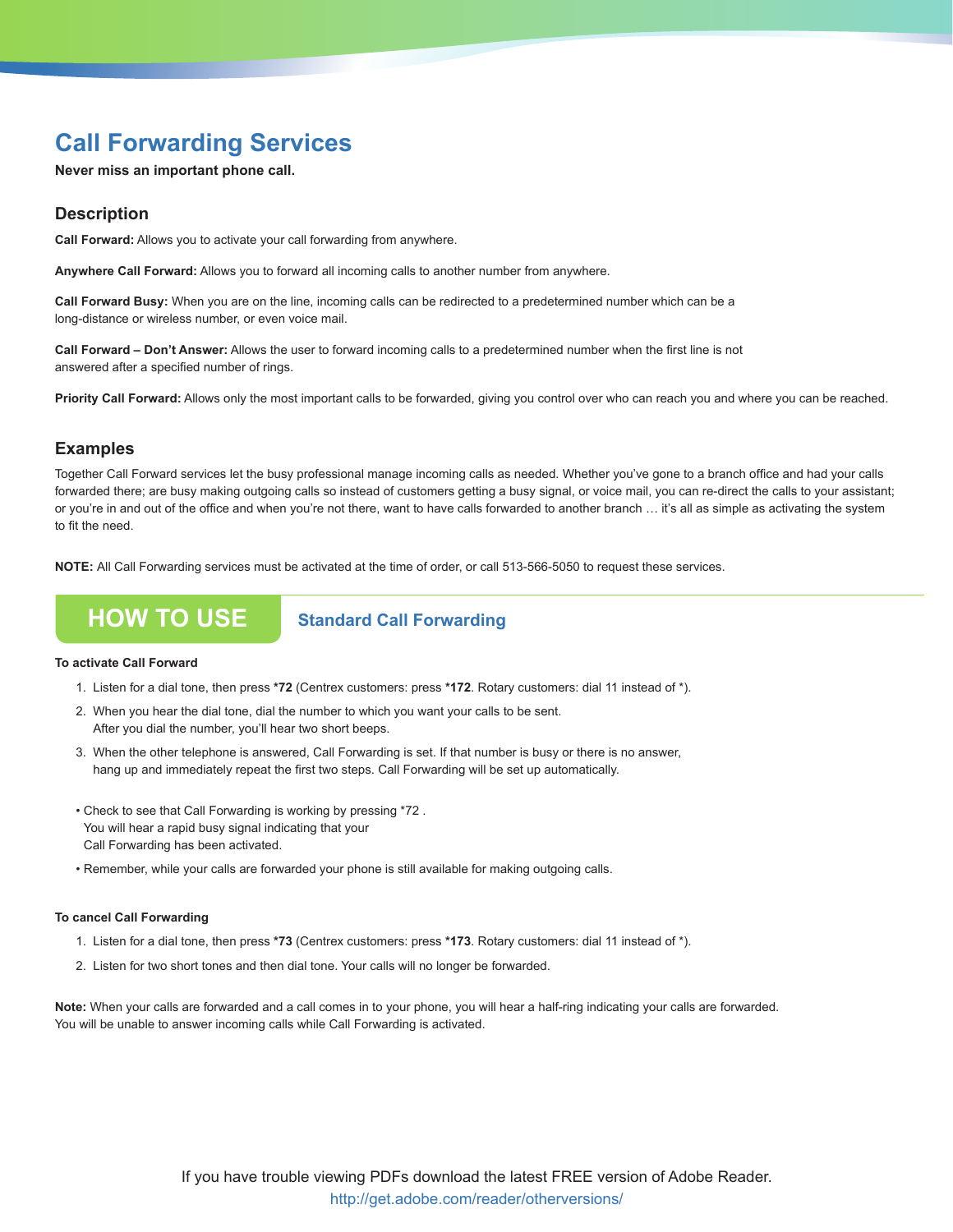## **Anywhere Call Forwarding**

## **How To Use**

### **To activate Anywhere Call Forwarding**

- 1. Dial 513-421-7869 or 937-610-1200.
- 2. Follow the prompts and enter your telephone number and your 4 digit password. The PIN number will be the LAST four digits in the order number that was established at the time you ordered Anywhere Call Forwarding.
- 3. Once your password is accepted, you will hear five menu options.
	- To activate Anywhere Call Forwarding to any number **1**
	- To activate Anywhere Call Forwarding to your preferred number **2**
	- To deactivate Anywhere Call Forwarding **3**
	- To change your password **4**
	- To create or change your preferred Anywhere Call Forwarding number **5**
- 4. When you have Anywhere Call Forwarding activated, you will still hear a half ring at your office as a reminder that your calls are being forwarded.

### **To cancel Anywhere Call Forwarding from your business phone**

- 1. Listen for a dial tone then press **\*73**.
- 2. Listen for two short tones and then dial tone. Your calls will no longer be forwarded.

### **To cancel Anywhere Call Forwarding from a remote phone**

- 1. Dial **513-421-7869** or **937-610-1200** from a remote location.
- 2. Follow the prompts.

## **Call Forward Busy**

## **How To Use**

When you order Call Forward Busy, it will be activated by Cincinnati Bell and will be ready to use. It's that easy.

## **Call Forward — Don't Answer**

## **How To Use**

When you order Call Forward – Don't Answer, it will be activated by Cincinnati Bell and will be ready to use. It's that easy.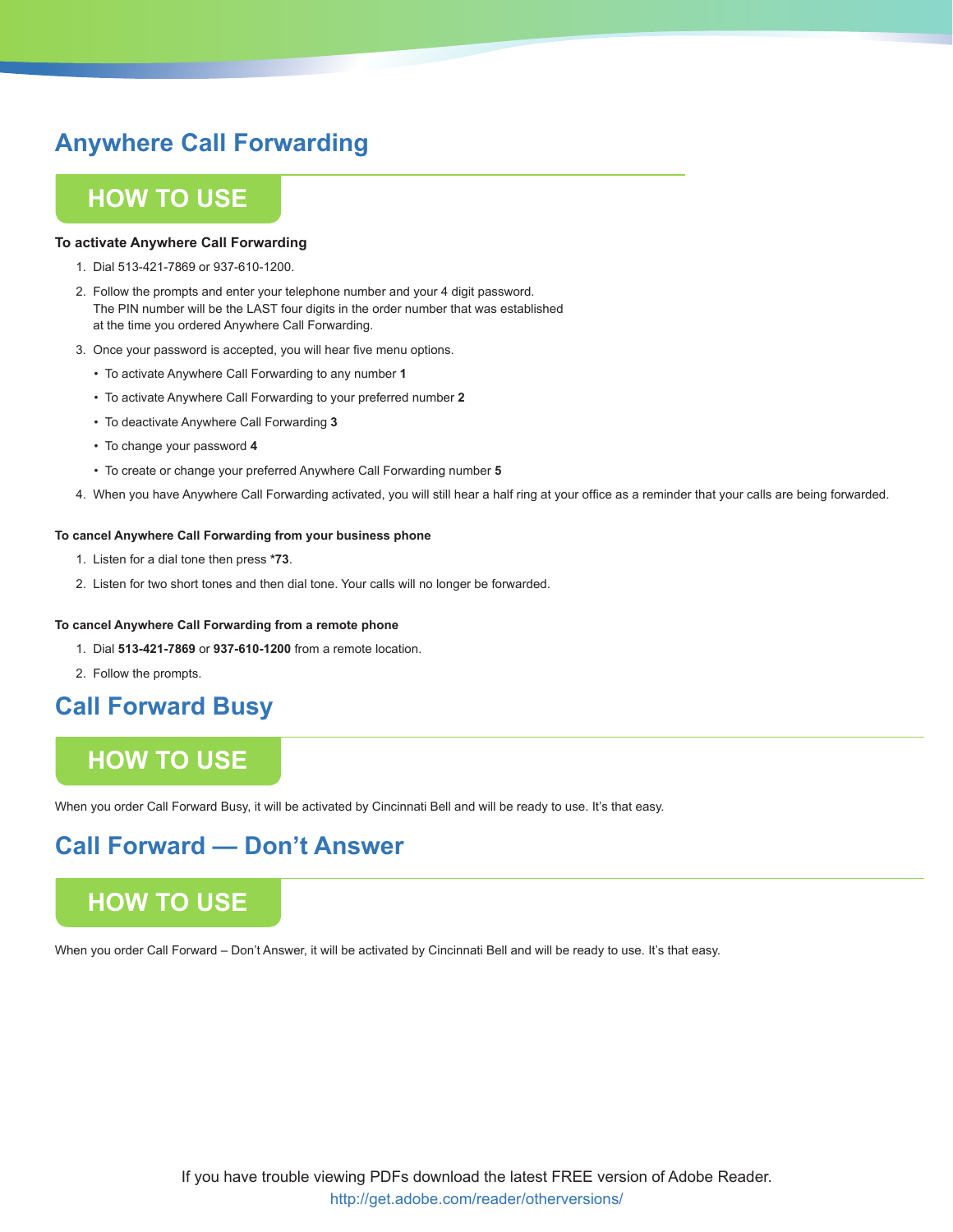## **Priority Forwarding**

## **How To Use**

- Priority Forward works with a Priority Forward List of up to 6 numbers that you create and control (see Managing Priority Forward Lists). The numbers require area code + number and must be within Cincinnati Bell's service area.
- Dialing the Priority Forward activation code will give you detailed instructions that guide you through your Priority Forward service options. The instructions will help you add or delete numbers on your list, review your list and turn your Priority Forward service on and off.
- You have the ability to turn Priority Forward on and off at any time. When Priority Forward is on, calls received from the numbers on your list will be forwarded to a number that you've designated. Other calls will ring at your business. When Priority Forward is turned off, calls from the numbers on your list will ring as normal.
- You can forward calls to any number you choose. If calls are transferred to a long-distance number, you will be charged the long-distance cost.

**Note:** This service is not available in the Greater Dayton area.

### **To activate Priority Forward**

- 1. Listen for a dial tone then press \***63** (Rotary customers: dial 11 instead of \*).
- 2. Listen to recording. It will tell you to press 0 to hear the instructions. You will be given options on how to add, remove, or review the numbers on your list. If you are a new subscriber to this service or have not entered any numbers on your Priority Forward List, you will be instructed to add one in order to turn on the service.

### **To cancel Priority Forward**

Most customers can turn their Priority Forward services on and off by pressing **3** after they use the **\*63** activation code.

### **To manage your lists**

- 1. Listen for a dial tone then press **\*63** (Rotary customers: dial 11 instead of \*).
- 2. The recorded message announces your Priority Forward List status, the number of entries on your list, and provides initial instructions.
- 3. The system will repeat the telephone number to which your calls will be forwarded.
- If the number is correct, Press **1**
- If the number is not correct:
- 1. Press **0**
- 2. Dial the telephone number to which your calls should be forwarded. (Include the area code, if required.)
- 3. Press **#**

### **To add, remove, or hear list entries**

- Dial 0 for Instructions or
- Choose from the following options:

To add a phone number to your Priority Forward List: **# telephone number #**

To add the number of the last caller to your list: **#01#**

- To remove a phone number on your list: **\* telephone number \***
- To hear phone numbers on your list: **1**
- To delete a number from your list after the number is announced: **07**

To delete all entries on your list: **08**

To delete private entries on this list: **09**

### *If you have questions about Call Forward Services, please call 513-566-5050.*

If you have trouble viewing PDFs download the latest FREE version of Adobe Reader. http://get.adobe.com/reader/otherversions/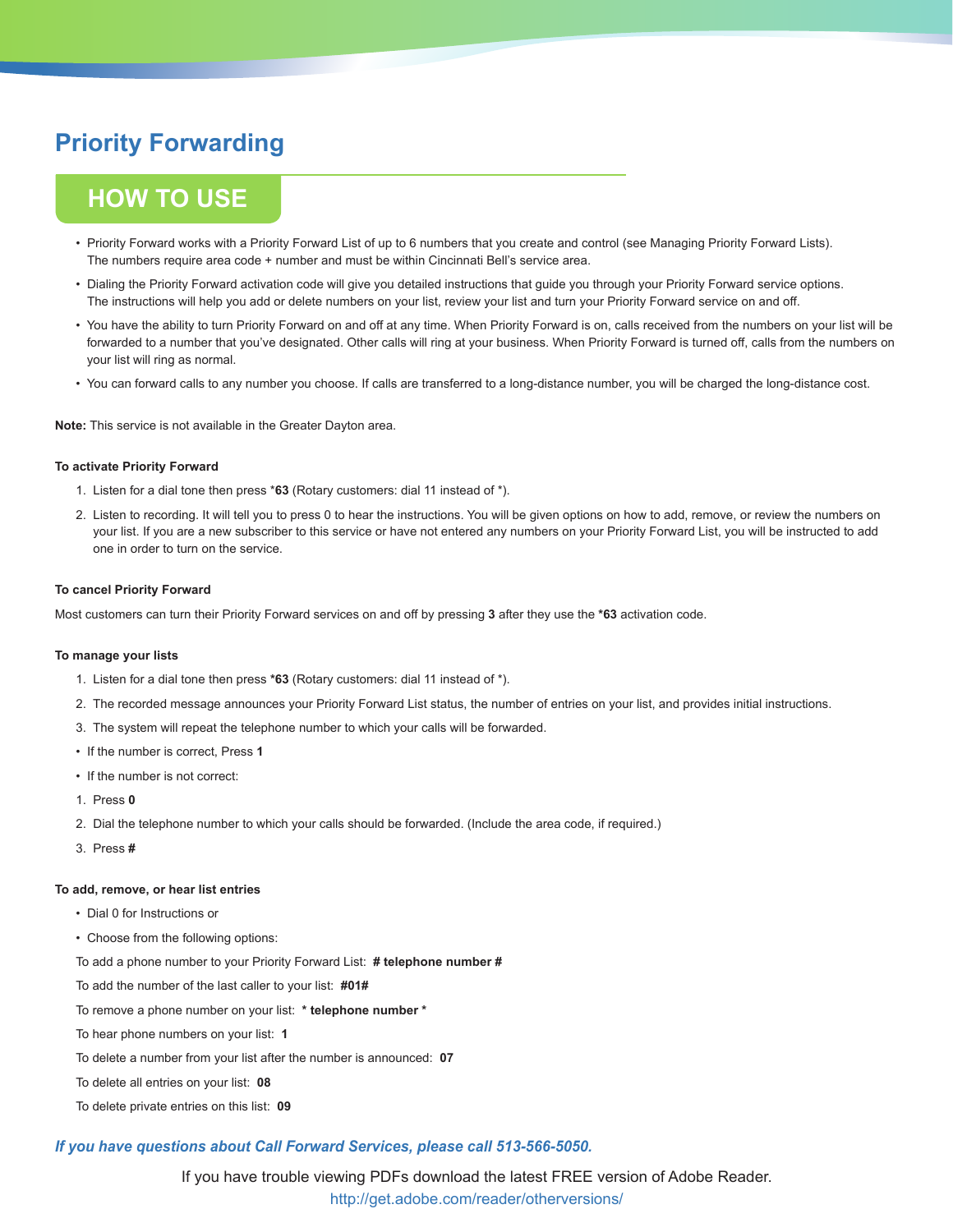## **Call Block**

**A flexible, easy-to-use way to block unwanted calls.**

## **Description**

A service that allows you to block up to six different numbers from ringing your phone.

## **Example**

You are a busy professional and do not have time for unwanted calls. You can put Call Block to work for you by selecting up to six numbers to block. You can also choose when to block them -- all day, just during meetings, or anytime you do not want to be interrupted by inconvenient calls. Callers will hear a courtesy message telling them you are unavailable. Call Block can be turned on and off as needed and you can change your blocked numbers at any time.



### **To activate Call Block**

- 1. Listen a for a dial tone then press **\*60** (Rotary customers: dial 11 instead of \*).
- 2. Listen to the recorded instructions. (The recorded instructions will tell you to press **0** to hear the instructions.) The instructions will give you options on how to add, remove, or review the numbers on your list. \* They will also tell you how to add your last caller. If you are a new subscriber to this service or have not entered any numbers on your Call Block list, you will be instructed to add one in order to turn on the service.

### **To cancel Call Block**

Most customers can turn their Call Block service on and off by pressing **3** after they use the **\*60** Call Block access code.

### **Managing Call Block Lists**

Managing Call Block Lists allows you to turn the service on or off, and add or delete numbers from your list. The numbers on your list must be within Cincinnati Bell's service area.

*If you have questions about Call Block, contact 513-566-5050 in Cincinnati and 888-CIN-BELL in Dayton.*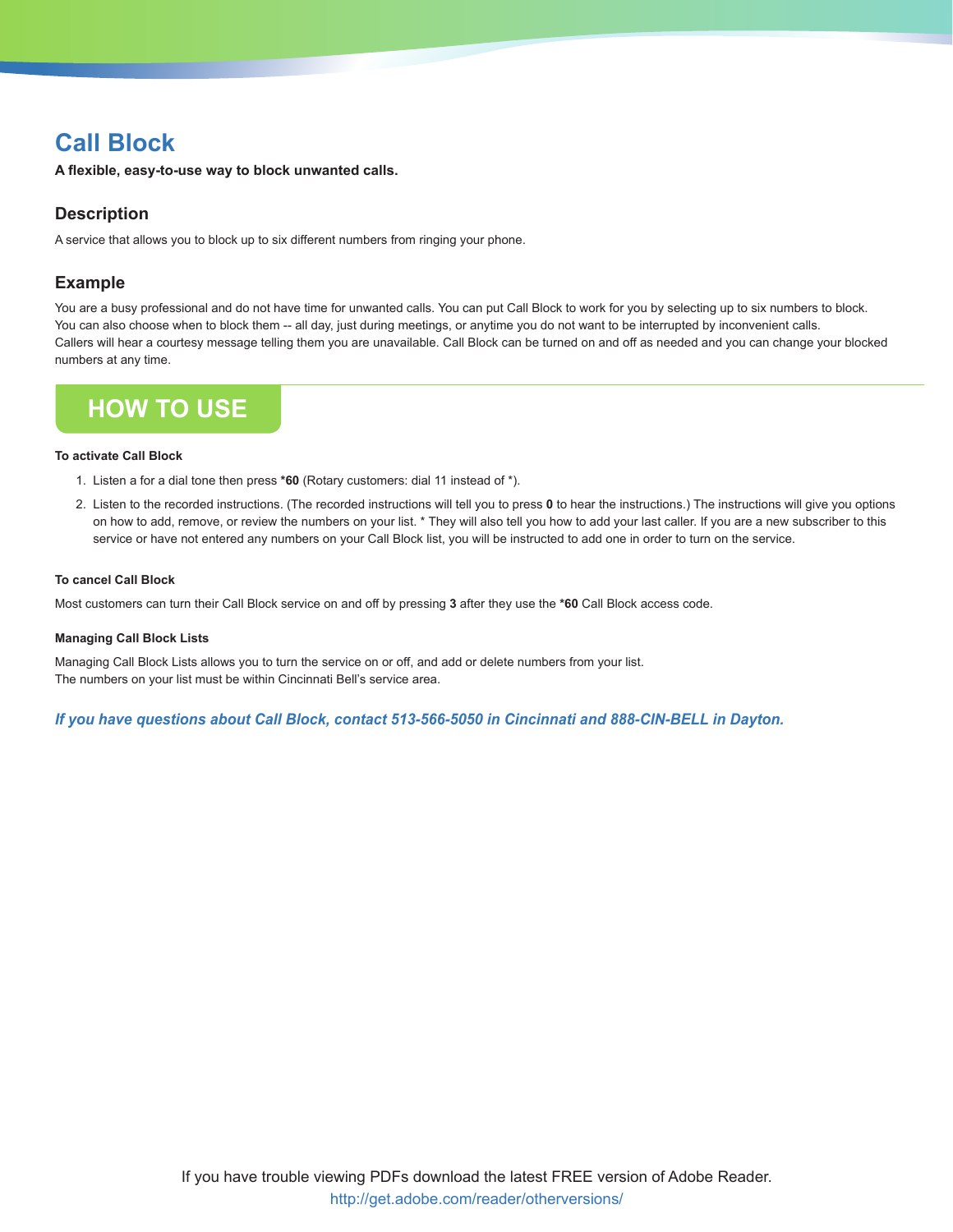## **Call Return**

**Never miss an important opportunity.** 

## **Description**

A feature that allows you to return a call quickly and easily with just the press of a few buttons.

## **Example**

The phone is ringing but you don't get to it in time. No message is left. Was that the call you were waiting for? Just dial **\*69** and you'll know the phone number, date and time of the most recent caller. And, your phone will automatically dial the number for you. No more looking up numbers or guessing who might have called.

## **How To Use**

### **To use Call Return**

- 1. Dial **\*69**. You will hear: The last call came from (telephone number). This call was received (month/day) At (hour, minute, am/pm). To activate Call Return, dial **1**. Otherwise, hang up now.
- 2. Dial **1** at any point in the announcement to return a call to the indicated number or hang up if you decide not to return the call at this time.
- When you activate Call Return and the called line is busy, an announcement will instruct you to hang up while the service continues to dial the number. It will attempt to complete the call for up to thirty minutes.
- When the called line is free, Call Return will alert you with a special ringing pattern two short and one long. (This pattern will repeat.) When you pick up the phone, your call will be placed for you.
- You can use your phone to receive or place other calls while Call Return is activated.
- If during the 30-minute activation period, you can't pick up when you hear the special ring, Call Return will try again in 5-minute intervals. If you have not answered by the third try, your Call Return request will be cancelled.
- If you have Call Waiting, Call Return can be used to return an unanswered call that you received while on another call.
- Call Return cannot be activated on long distance calls, although the service will announce the number of the last caller.

**Note:** The Call Return service cannot complete a call marked as "private." If the Call Return service is attempted against a private number, the caller will receive an announcement indicating that the call cannot be placed.

*\* Works only if the caller is within Cincinnati Bell's service area.*

*\*\* Local charges may apply if the service returns a call that is outside your local calling area.*

*As a Call Return subscriber, you also have the ability to block "private" or "anonymous" calls from reaching you. Please refer to Anonymous Call Rejection for further details.*

### **To cancel Call Return**

- 1. Listen for a dial tone, then press **\*89** (Rotary customers: dial 11 instead of \*).
- 2. Listen for the announcement telling you your Call Return request has been cancelled.†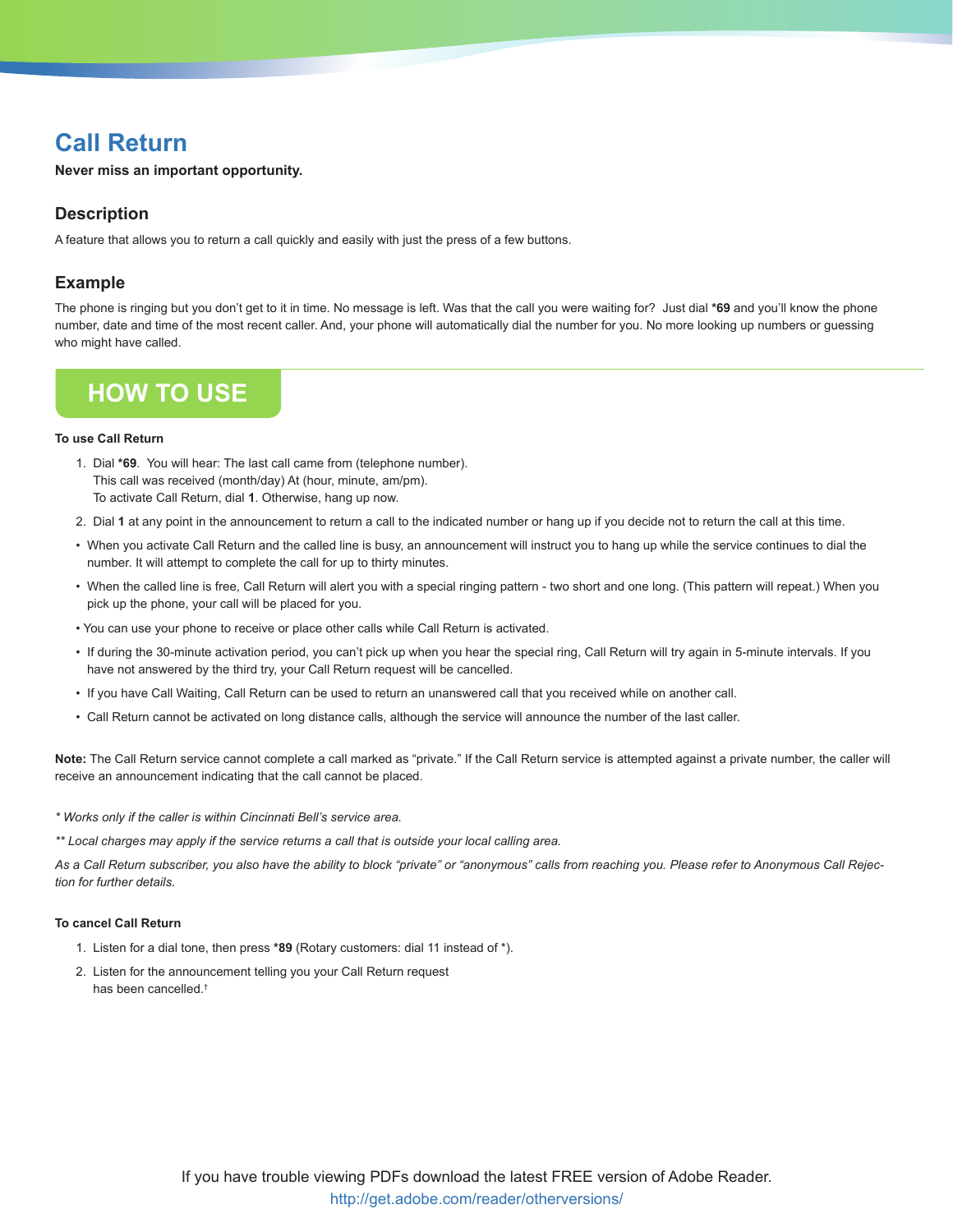## **Call Return**

### **Privacy Options for You and Others:**

Cincinnati Bell offers both **Per Call** and **Per Line Privacy**. Per Call Privacy designates individual calls as "private".

If the caller does not want their name and/or number revealed when calling a Caller ID or Call Return customer, they may simply dial **\*67** prior to placing the call, and it will be marked "private". Per Call Privacy is a free service to all Cincinnati Bell customers.

Per Line Privacy automatically marks all outgoing calls from a phone line as private. There is a fee associated with Per Line Privacy for customers who are published in the phone book but not for non-published customers. Per Line Privacy customers also have the option to allow their number to be displayed on an outgoing call. By pressing \*82 before placing a call, Per Line Privacy customers can allow their number to be displayed for that particular call. Per Line Privacy interferes with the message retrieval for voice mail. For Per Line Privacy customers, dial \*82 before calling your mailbox to get your message, eliminating the need to enter your mailbox number.

### **Notice to customers with Call Return**

The special ringing pattern created by Call Return may affect the operation of your answering machine, FAX or modem ± depending on the model and its settings. For example, your answering machine, FAX or modem may interpret the special short, short, long ringing pattern generated by Call Return as three separate rings. This may result in your machine answering a call prior to the selected ring cycle. Refer to your specific machine's owners manual to adjust your answering cycle if necessary.

*If you have questions about Call Return, please call 513-566-5050 in Cincinnati and 888-CIN-BELL in Dayton.*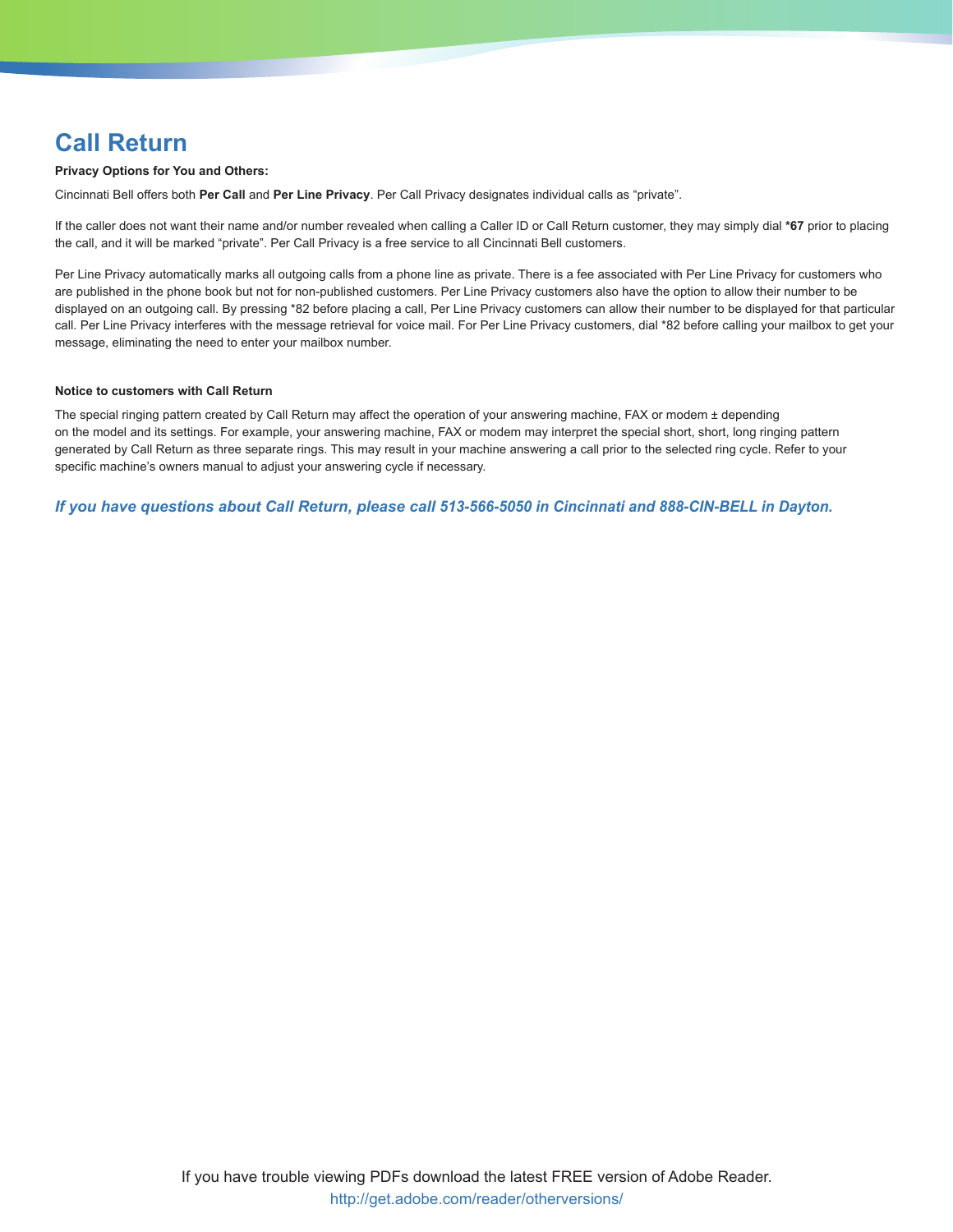## **Call Transfer**

**Transfer calls to any local, wireless or long distance number seamlessly.**

## **Description**

A service that allows a user to transfer a call to any local, wireless or long distance number.

## **Example**

A customer calls with questions about an order. The staff member with the answers is working at another branch. Save the customer the trouble of having to call the branch, simply transfer the call yourself.

## **How To Use**

#### **To transfer a call to another person at a different location**

- 1. Press the receiver button once and release, or use your flash button. The first caller is now on hold.
- 2. Listen for three short tones and then a dial tone.
- 3. Dial the number of where you would like the call transferred. (If the call is long distance, charges will apply.)
- 4. When the phone is answered, press the receiver button once and release. All three of you will be connected. If the line is busy or there is no answer, press the receiver button twice to return to the first call.
- 5. To transfer the call to the other person, simply hang up and the other parties will still be connected.

**Note:** Call Transfer feature may require special programming if you have a PBX or phone system. Call Transfer will not work with 3-way calling (customers may select one or the other.)

*If you have questions about Call Transfer, please call 513-566-5050 in Cincinnati and 888-CIN-BELL in Dayton.*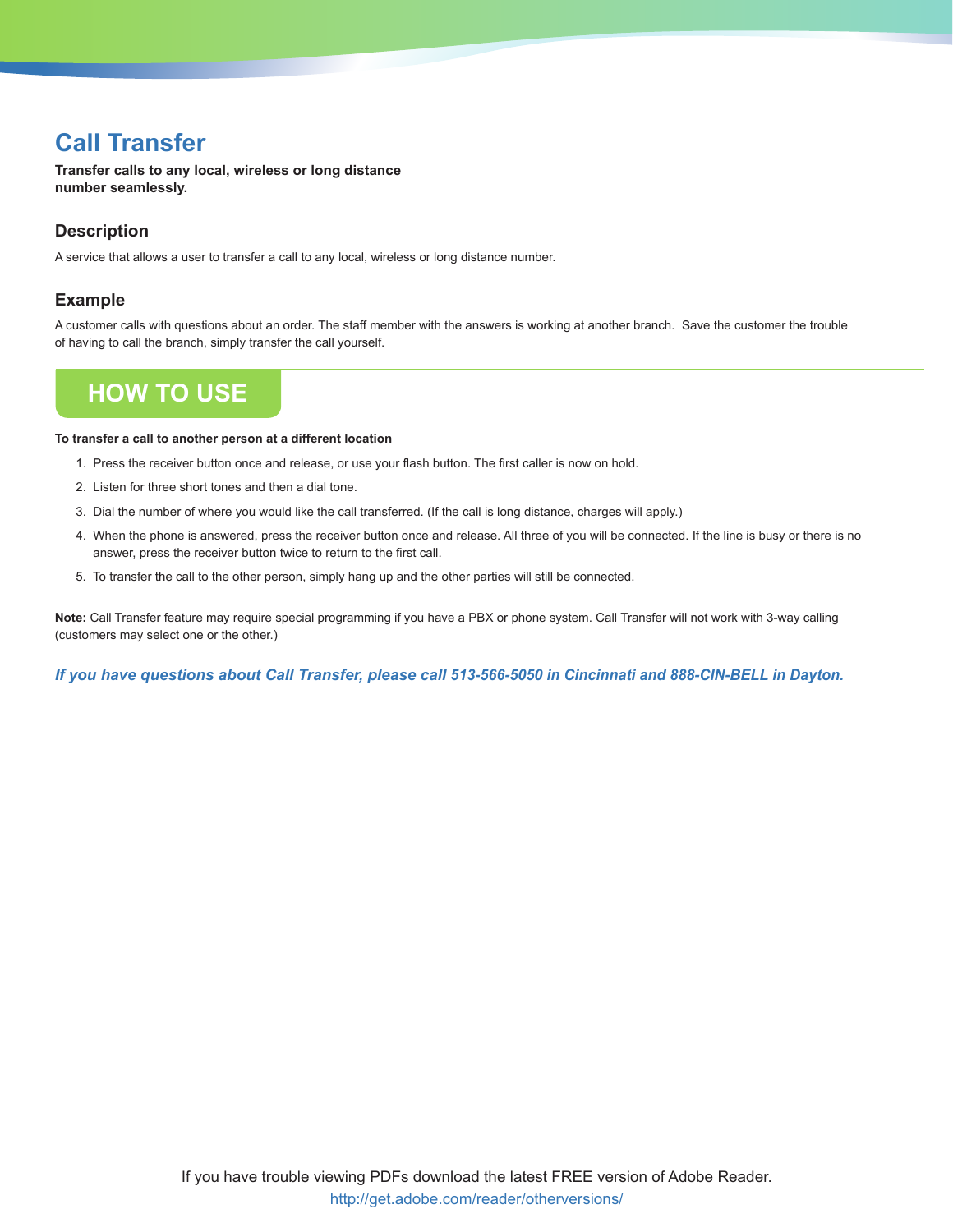## **Call Waiting**

**Never miss an important call again.**

## **Description**

**When you're on the telephone and you get another call:**

- You will hear a short beep tone if the second call is local or a short beep, long beep, short beep if the second call is long distance.
- The person with whom you are talking may hear a click.
- The new caller will hear the usual ringing.
- Put the first caller on hold. When the second call comes in, you can switch between callers.

### **Example**

You're on the phone with a supplier but you're waiting for an important call from an out-of-town customer regarding a new order. A second call comes in and you know it is long distance because of the short-long-short series of beeps you hear. You put your supplier on hold and take the call, and get the new order! *For even greater "phone control," with Caller ID you can see who is calling before putting the supplier on hold.*

## **How To Use**

#### **To answer the second call**

1. Press the receiver, Flash or Call Waiting button once firmly and release. You will be connected with the second caller. The first caller is on hold while you are talking with the second caller.

#### **To return to the first call**

1. Press the receiver, Flash or Call Waiting button once firmly and release. You can switch back and forth as often as you wish by pressing the receiver button.

#### **To end either call**

1. Press the receiver button once firmly and release. You will be connected to the other caller. Or, hang up. Your phone will ring and you will be connected with the person remaining on the line.

**Note:** If you are on an important call, you may not want to be interrupted by the Call Waiting beep. In this situation, you may temporarily cancel your Call Waiting service.

#### **To cancel Call Waiting**

- 1. Before placing your call, press **\*70** (Rotary customers: dial 11 instead of \*).
- 2. Listen for a dial tone and dial the phone number as usual. (You will not be interrupted by the Call Waiting signal during this conversation, and new callers WILL be directed to your Voice Mail or hear a busy signal.)
- 3. When you hang up, Call Waiting is automatically reactivated.

*If you have questions about Call Waiting, please call 513-566-5050 in Cincinnati and 888-CIN-BELL in Dayton.*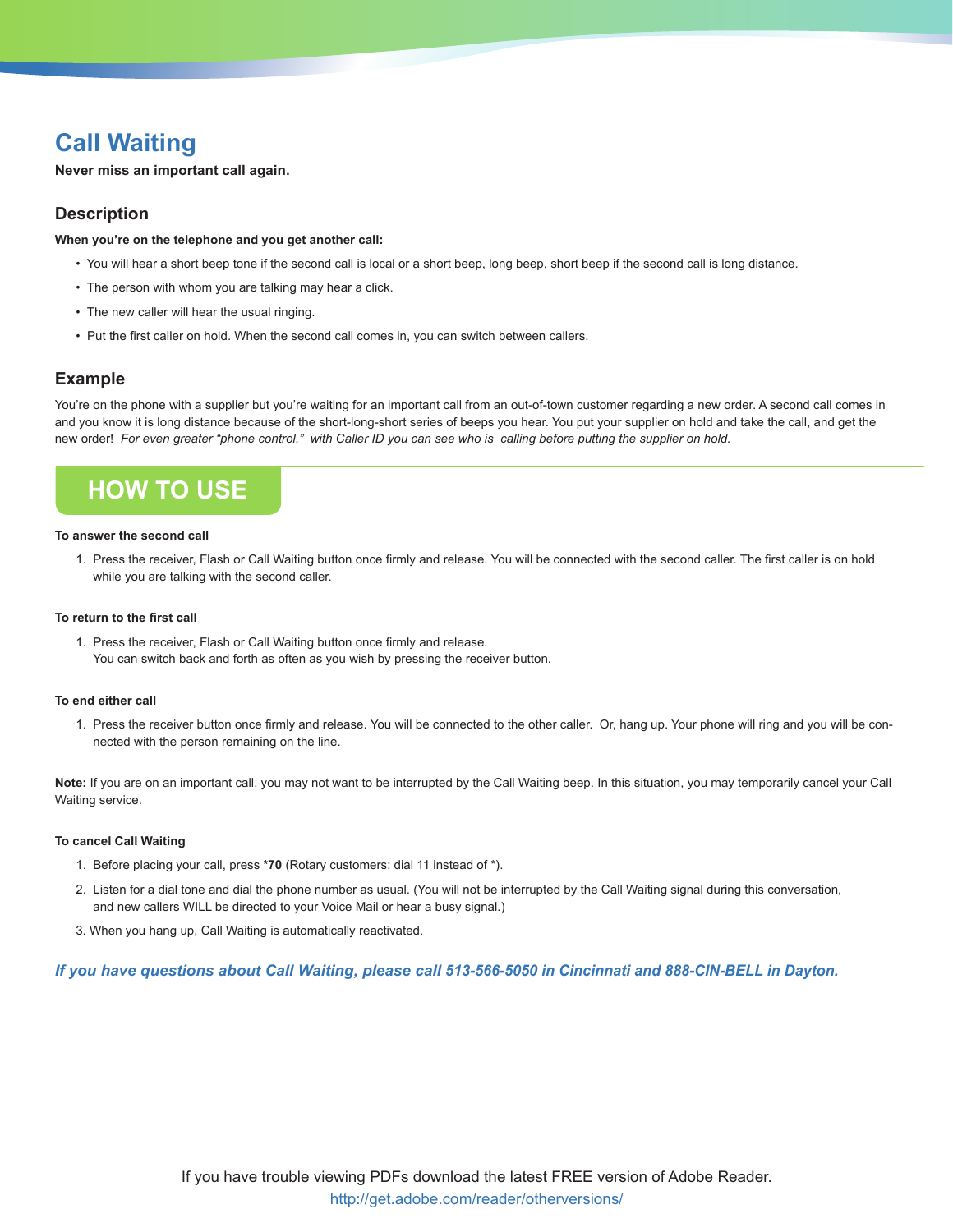## **Caller ID**

**See who is calling at a glance.**

## **Description**

Provides the identity of the person or business calling as well as the date and time of the call. (A display unit keeps a log of recent calls – unit sold separately.)

**Bonus:** Don't waste time taking calls you don't want. When your business has Caller ID you can also take advantage of Anonymous Call Rejection which blocks unwanted calls marked "Private" or "anonymous". When Anonymous Call Rejection is activated, your phone will not ring when an incoming "private" or "anonymous" call is received. Instead, the caller will hear an announcement advising them that the called party is not accepting calls marked "private" or "anonymous." It's easy to activate.. Simply press **\*77** to activate and **\*87** to deactivate.

## **Example**

Even if you're away from your desk, you'll always know who called - even if they didn't leave a voicemail message. If you are already on the phone, and you have Call Waiting, you'll be able to see who is calling on the Caller ID display. Never miss an important customer call again.

## **How To Use**

To use Caller ID service you must have a display phone or unit. Caller ID display phones and display units are available from Cincinnati Bell or where you buy telephone equipment.

- Follow the manufacturer's instructions for setting up your display unit or display telephone.
- Once you've ordered Caller ID, the service is automatically activated for you.
- The name and/or number of the calling party will be displayed after the completion of the first ring. If you pick up during the first ring, Caller ID will not display the caller's information.
- Instead of Caller ID information, you may get information indicating an "anonymous", "private", or "blocked" call on your display. (Check the manufacturer's instructions for the exact message.) The "private" message means the calling party has used a privacy option to prevent the display of their telephone number.
- Caller ID information will be provided when you receive a call from an area where Caller ID service is available, both locally and long distance. (If a call is placed from a cellular phone or some types of business phones, the calling information may not be displayed.)
- When you receive a call from outside a Caller ID service area, you may receive an "Out Of Area" message. (Check the manufacturer's instructions for exact message.) The call will be completed as usual but the caller's number will not appear on your Caller ID display unit.
- As a Caller ID customer, you also have the ability to block "private" or "anonymous" calls from reaching you. Please refer to Anonymous Call Rejection for further details.

### **Notice to customers with Call Waiting**

Depending on the type of Caller ID unit you request, the number of the incoming call may or may not be displayed.

### **Privacy Options for You and Others**

Cincinnati Bell offers both Per Call and Per Line Privacy.

**Per Call Privacy designates individual calls as "private".** If the caller does not want their name and/or number revealed when calling a Caller ID or Call Return customer, they may simply dial **\*67** prior to placing the call, and it will be marked "private". Per Call Privacy is a free service to all Cincinnati Bell customers.

**Per Line Privacy automatically marks all outgoing calls from a phone line as private for unlisted customers.** There is a fee associated with Per Line Privacy for customers who are published in the phone book but not for non-published customers. Per Line Privacy customers also have the option to allow their number to be displayed on an outgoing call. By pressing **\*82** before placing a call, Per Line Privacy customers can allow their number to be displayed for that particular call. Per Line Privacy interferes with the message retrieval for voice mail. For Per Line Privacy customers, dial **\*82** before calling your mailbox to get your message, eliminating the need to enter your mailbox number.

### *If you have questions about Caller ID, please call 513-566-5050 in Cincinnati and 888-CIN-BELL in Dayton.*

If you have trouble viewing PDFs download the latest FREE version of Adobe Reader. http://get.adobe.com/reader/otherversions/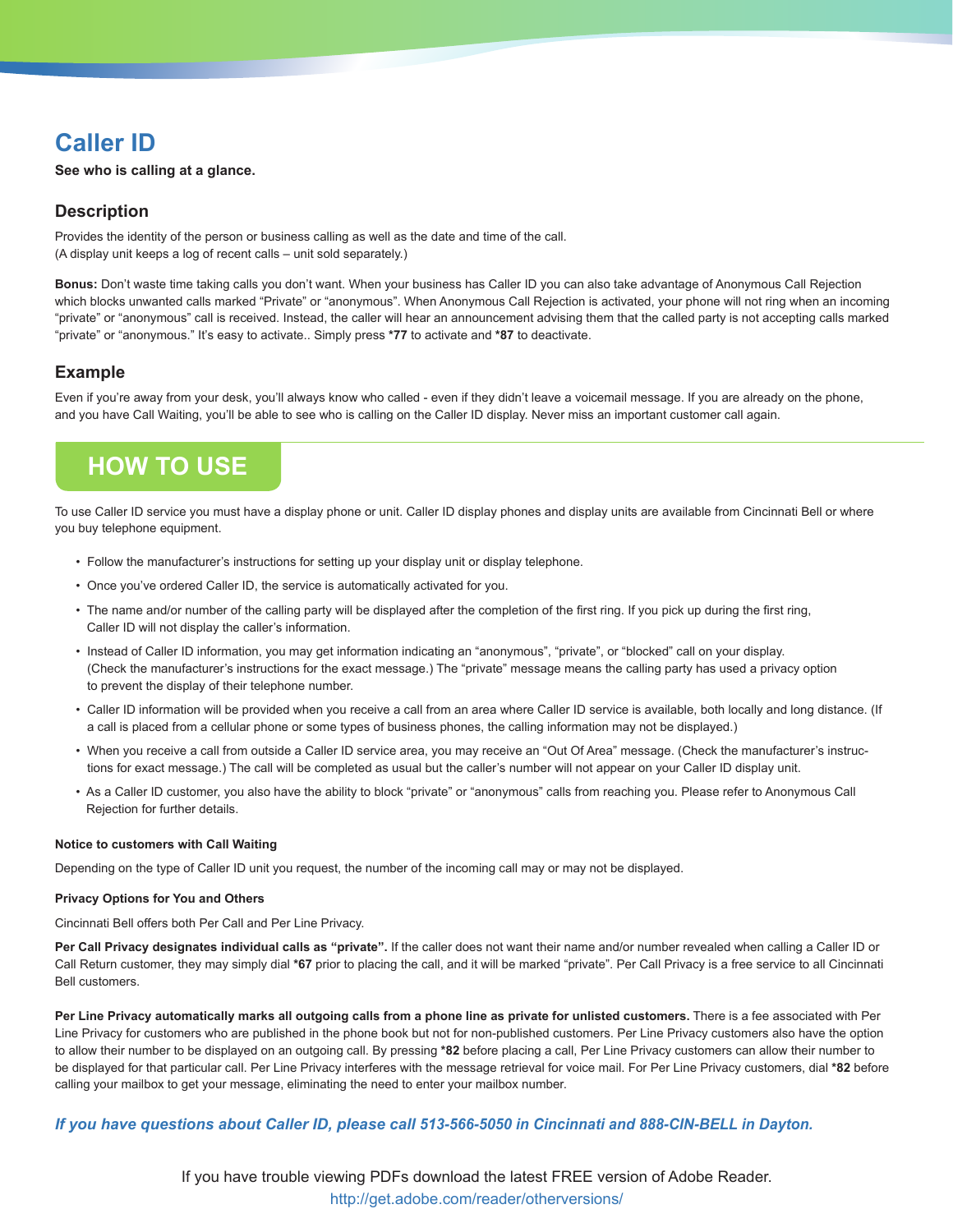## **Distinctive Ring**

**Assign distinctive ring patterns for you or your employees to identify who the call is for, or use them to distinguish fax messages.**

## **Description**

A service that allows the user to designate up to two additional numbers (available in most areas) that, when called, will have their own distinctive ring pattern.

## **Example**

Business customers find distinctive ring helpful in two ways. First, some fax machines can detect a distinctive ring, so you can use a single line for both telephone and fax calls. Second, you can assign special distinctive ring numbers to different people in your office so you know who the call is for. If you have a home office, you can assign different ring tones so you always know if the incoming call is business or personal.

## **How To Use**

- Cincinnati Bell will assign your new telephone numbers. You decide how you want to use each number.
- Notify your callers of the new telephone number(s).
- Have a colleague call each number so you'll recognize the new ring.
- Your phone will ring differently for each number.

### **Notice to customers with Call Waiting**

The Call Waiting beep you hear will also be different for each number so you will know who has a call waiting. If you are using Distinctive Ring for fax purposes, check with the manufacturer whether your fax machine recognizes Distinctive Ring, and for any special programming requirements.

*If you have questions about Distinctive Ring, please call 513-566-5050 in Cincinnati and 888-CIN-BELL in Dayton.*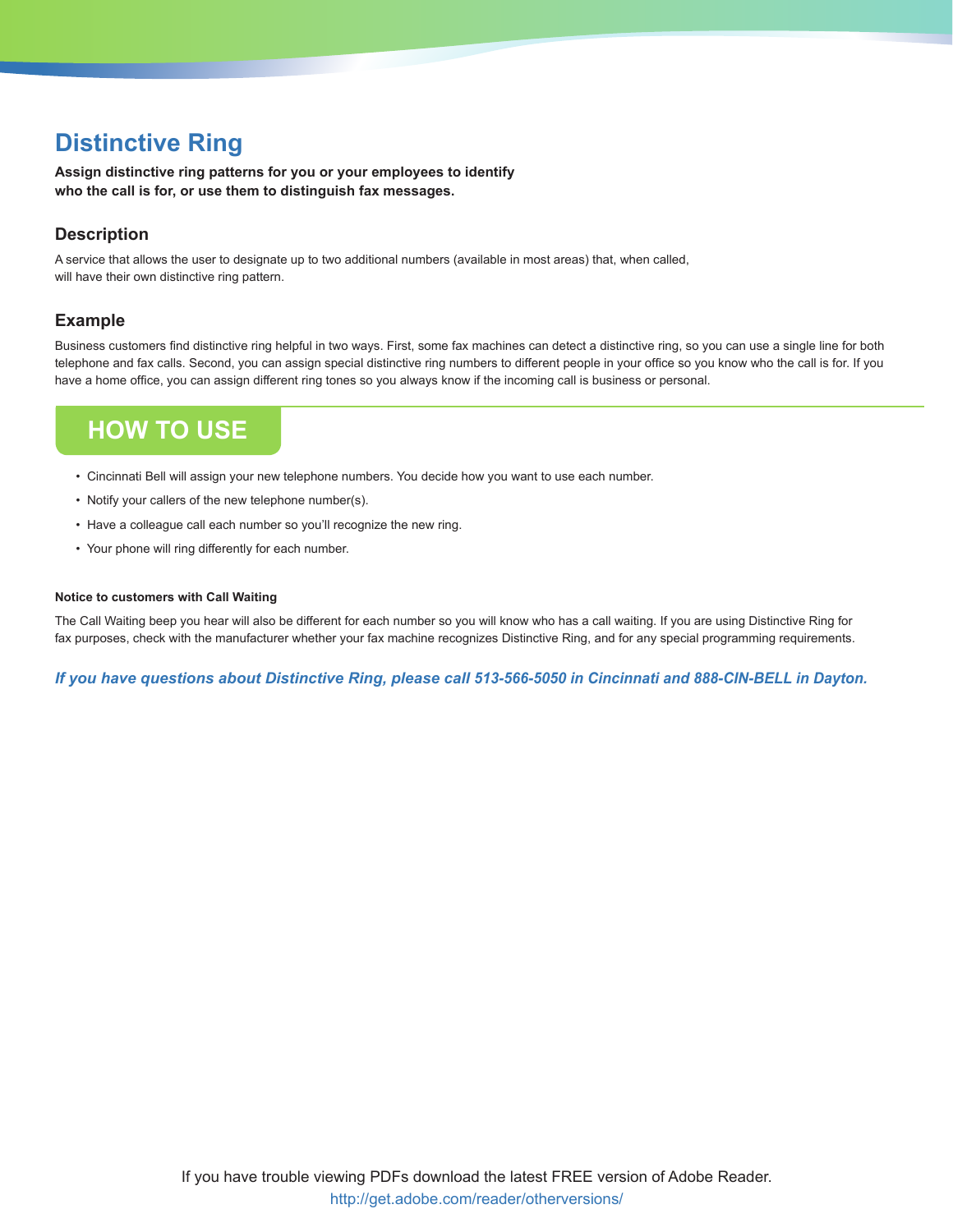# **Hunting**

**Make sure your customers speak to a live person.**

## **Description**

Hunting allows your incoming calls to "hunt" for an open line. The hunt begins with the called line and continues through a prearranged sequence until the call is answered or reaches your voice mailbox.

## **Example**

You are normally able to keep up with most incoming customer calls, but there are peak times during the day or month where the call volume increases. Hunting allows incoming calls to search for an open line so that your customer can talk to another company representative rather than receiving a busy signal or being forwarded to your voice mailbox.

# **How To Use**

When you order Hunting, a Cincinnati Bell representative will work with you to set up the prearranged sequence. Once it is set up, Hunting will automatically happen with each incoming call.

*If you have questions about Hunting, please call 513-566-5050 in Cincinnati and 888-CIN-BELL in Dayton.*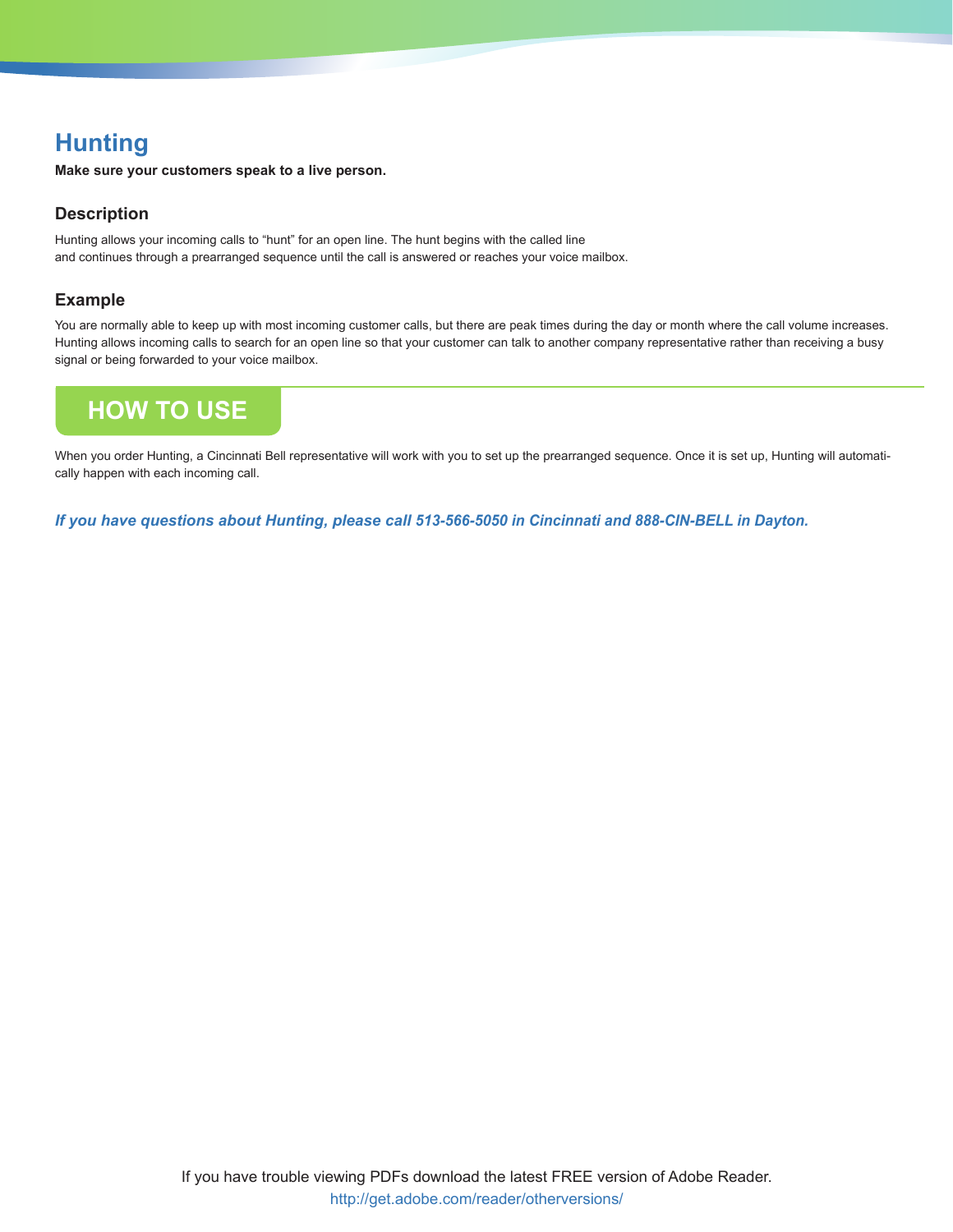## **One Reach**

**Give your customers one number to reach you — at work, at home, or on the road.**

## **Description**

One Reach gives you the ability to program your office number to simultaneously ring up to three (3) local telephone numbers. Once a call is answered at one location, the other location(s) will stop ringing.

### **Example**

You normally work out of your home office. You share an assistant who works out of your branch office and you visit the branch office about once a week. With One Reach, you can program your home office number to ring at home and at the branch office, so you'll never miss a call. While you are working from home and are on the phone, your assistant can take the call in the branch office – or you can take the call at the branch office when you are there.

**Note:** This service is not available in the Greater Dayton area.

## **How To Use**

### **How to access One Reach Plus**

- 1. Dial 513-39REACH (**513-397-3224**).
- 2. You will be prompted to enter your ten-digit phone number.
- 3. You will be prompted to enter your PIN number, which is the last three digits of your account number + 0. You can find your account number on your Cincinnati Bell statement.
- 4. You have entered the Main Menu of One Reach Plus.
- 5. You will hear a message that tells you whether your One Reach Plus is active or deactivated.

### **To activate or deactivate your One Reach Plus**

1. From the Main Menu, press **2** to toggle activation/deactivation.

### **To change your PIN number**

1. From the Main Menu, press **3** and follow the prompts.

### **To set up or change your call list**

- 1. From the Main Menu, press **1**.
- 2. You will hear a message that gives you 4 options:
- To change or hear your first call out number, press **1**.
- To change or hear your second call out number, press **2**.
- To change or hear your third call out number, press **3**.
- To hear your entire call out list, press **4**.
- 3. After choosing your option, follow the prompts to set up or change your call list.

### *If you have questions about One Reach, please call (513) 566-5050.*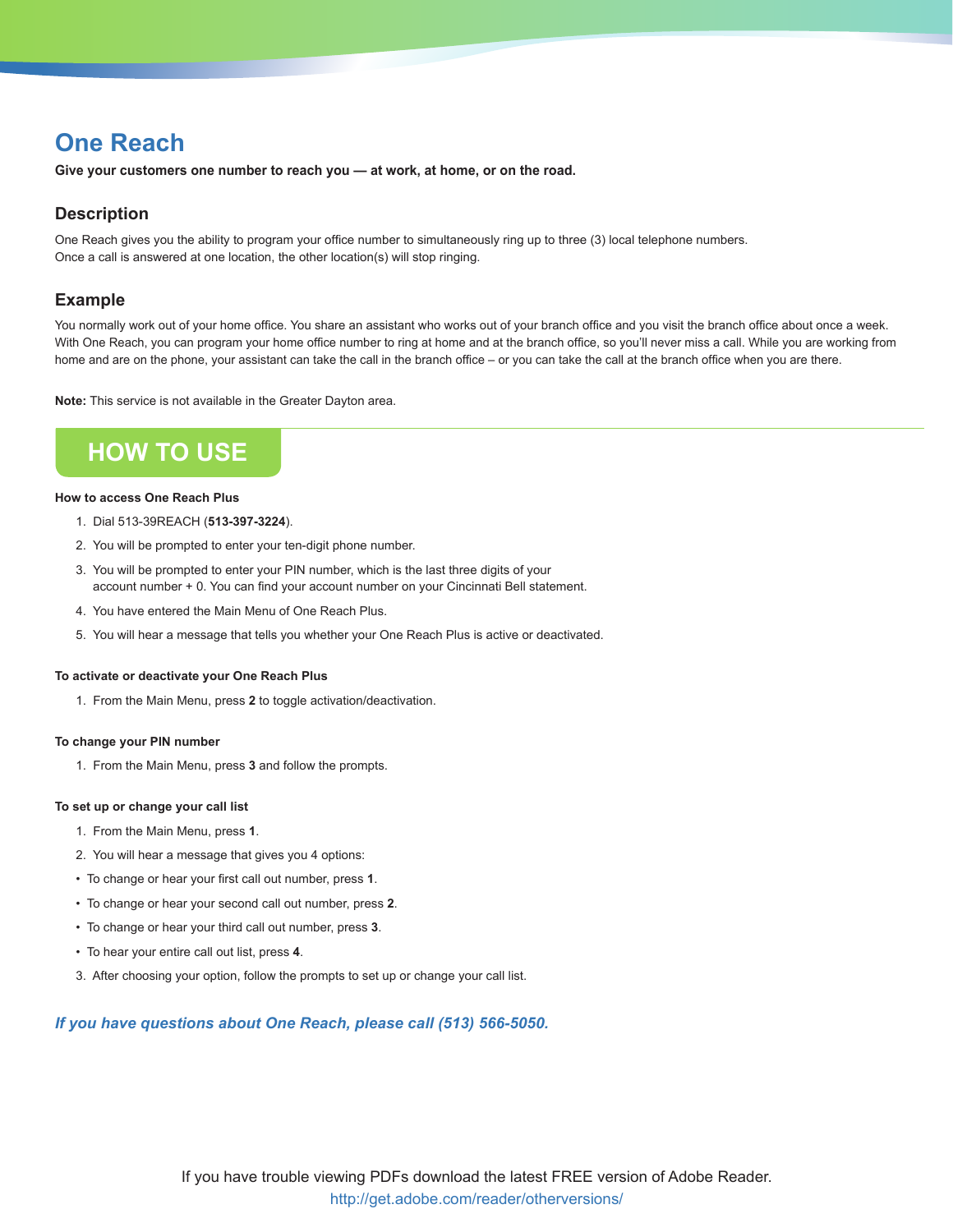## **Per Line Privacy**

**Keep your identity from appearing on Caller ID.**

## **Description**

With Per Line Privacy, you can block your phone number from appearing on Caller ID unless you choose to allow it to be shown. Per Line Privacy automatically marks all outgoing calls from a phone line as "private." This service is FREE for non-published customers and available at a small fee for customers who are published in the phone book.

## **Example**

Your company operates under several company names. Using this service allows you to make calls to all your customers knowing that if they have Caller ID, the call will be marked as "private".

## **How To Use**

Once you order the service, Per Line Privacy is automatically activated.

### **How to override Per Line Privacy for a specific phone call**

- 1. Listen for dial tone, then press **\*82** (Rotary customers: dial 11 instead of \*).
- 2. Dial the phone number you wish to call and your phone number will be displayed on the Caller ID of the person you're calling. Per Line Privacy will be back in effect again for the next call that you make.

**Note:** Per Line Privacy can dial **\*82** before calling their mailbox to retrieve messages. This eliminates the need to enter your mailbox number.

*If you have questions about Per Line Privacy, please call 513-566-5050 in Cincinnati and 888-CIN-BELL in Dayton.*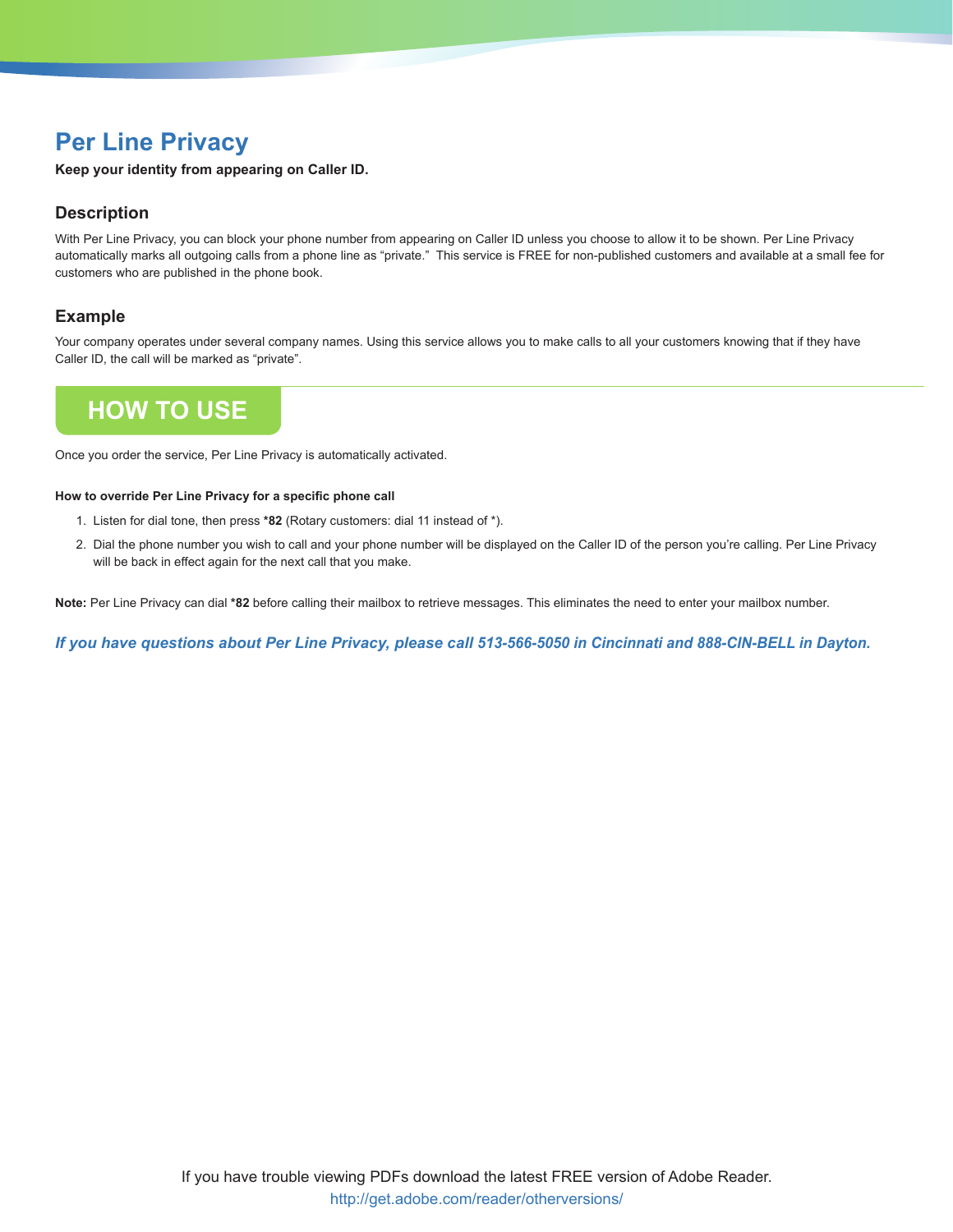# **Priority Call**

**Make sure you don't miss a call from your priority customers.**

## **Description**

Priority Call lets you know when calls are coming from up to six "VIP" telephone numbers that you have programmed into a caller list. When you receive a call from one of the numbers, your telephone will ring with a special ring.

## **Example**

You are on a call with a co-worker when you receive an incoming call. With Priority Call, you can tell by the special ring that the call is from one of your top customers. You tell your co-worker that you'll call them back and take the call from that important contact.

**Note:** This service is not available in the Greater Dayton area.

# **How To Use**

### **How to turn Priority Call on and off**

- 1. Listen for dial tone, then press **\*61** (Rotary customers: dial 11 instead of \*).
- 2. Press 3 (this works as a toggle to turn on and off).

### **How to set up your Priority Call List**

- 1. Listen for the dial tone, then press **\*61** (Rotary customers: dial 11 instead of \*).
- 2. Press 0 to hear the instructions on how to add, remove or review the numbers on your list. If you are a new subscriber to Priority Call or have not entered any numbers on your Priority Call list, you will be instructed to add a number to your list in order to activate the service. The numbers on your list must include the area code and telephone number.

*If you have questions about Priority Call, please call 513-566-5050.*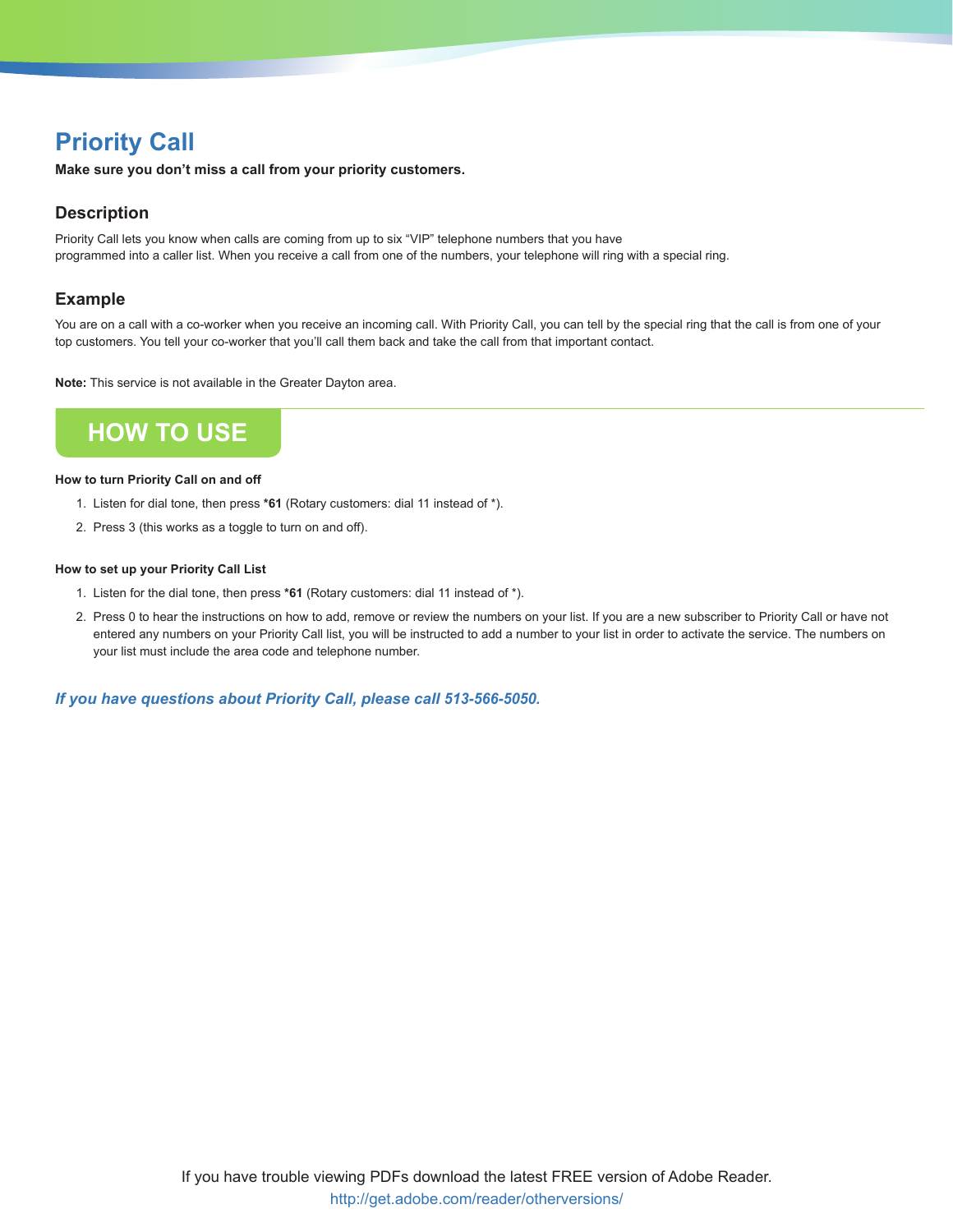## **Repeat Dial**

**Save time and make sure you don't miss making that important call.**

## **Description**

Allows the user to automatically redial a number.

## **Example**

You need to reach a customer but the number is busy. Simply dial \*66 to activate the Repeat Dial service and it will automatically redial the number for up 30 minutes until it gets through. This lets you attend to other tasks in the meantime.

## **How To Use**

### **To activate Repeat Dialing**

- 1. When you encounter a busy signal, hang up. Then pick up the phone and dial **\*66**.
- 2. You will get an announcement that instructs you to hang up while the service continues to dial the number. Repeat Dialing will continue trying to complete the call for up to 30 minutes or until the call is completed.
- 3. When the called line is free, Repeat Dialing will alert you with a special ringing pattern two short and one long. \* (This pattern will repeat.) When you pick up the phone, your call will be placed for you.
- 4. You can use your phone to receive or place other calls while Repeat Dialing is activated.
- 5. Repeat Dialing will attempt to complete up to six calls at a time. As lines clear, it will alert you with the special ring.
- 6. If, during the 30 minute activation period, you are using the phone or can't pick up when you hear the special ring, Repeat Dialing will try again in 5 minute intervals. If you haven't answered by the third try, the request will be cancelled. \*\*

### **To cancel Repeat Dialing**

- 1. Listen for a dial tone, then press **\*86** .
- 2. Listen for cancellation announcement telling you that your Repeat Dialing request has been cancelled. †

### *If you have questions about Repeat Dial, please call 513-566-5050 in Cincinnati and 888-CIN-BELL in Dayton.*

*\* The special ringing pattern created by Repeat Dialing may affect the operation of your answering machine, FAX or modem - depending on the model and its settings. For example, your answering machine, FAX or modem may interpret the special short, short, long ringing pattern generated by Repeat Dialing as three separate rings. This may result in your machine answering a call prior to the selected ring cycle. Refer to your specific machine's owners manual to adjust your answering cycle if necessary.*

*\*\*If you have multiple requests during this time, all your Repeat Dialing requests will be cancelled.*

*† All of your Repeat Dialing requests will be cancelled.*

**Note:** Repeat dial feature may require special programming if you have a PBX or phone system.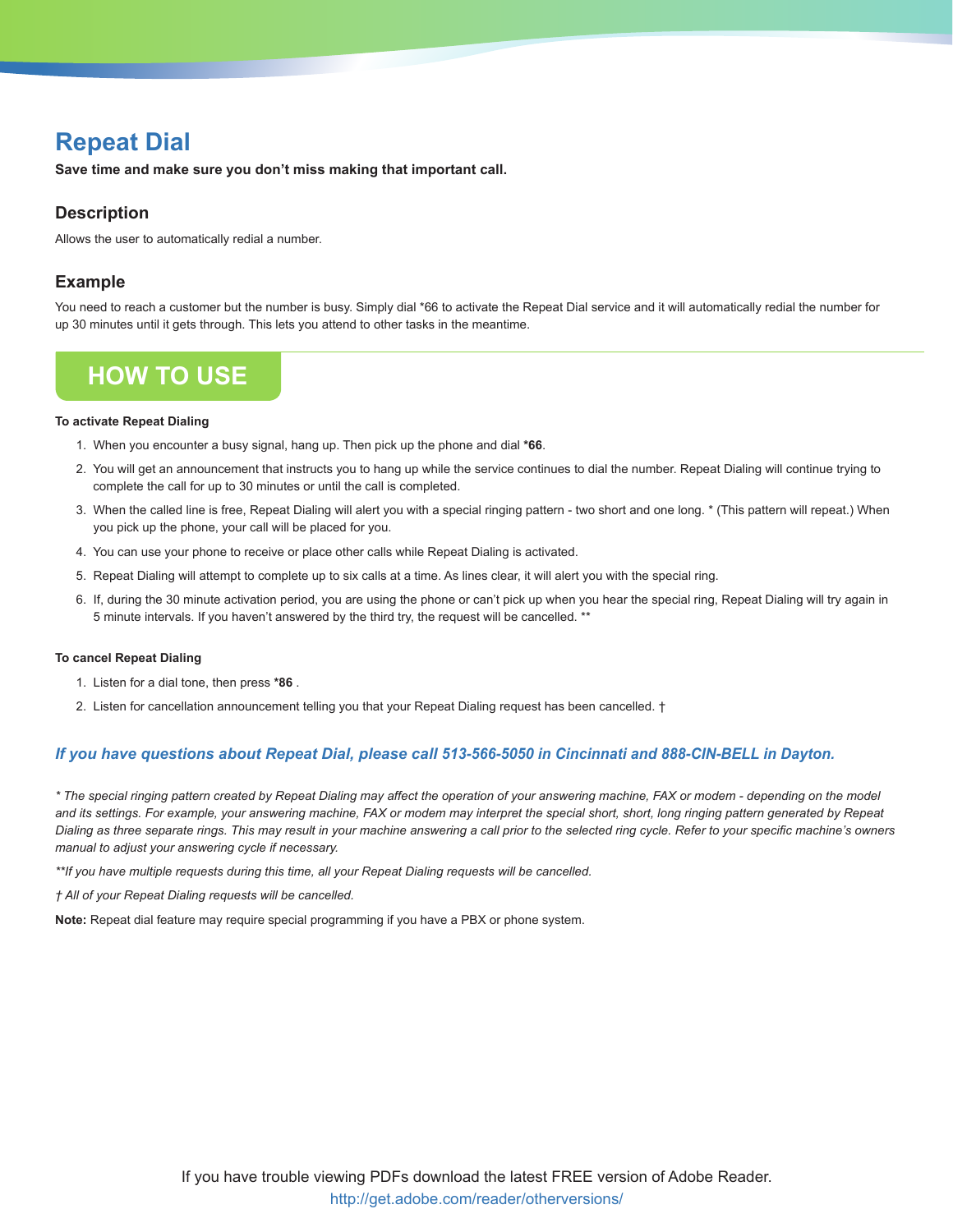## **Reveal**

**Identify everyone who calls - before you answer.**

## **Description**

Reveal works in partnership with Caller ID by preventing "private" or "anonymous" calls from getting through. No more anonymous calls from people who block their numbers – even telemarketers. To use Reveal, you must also subscribe to Caller ID service from Cincinnati Bell. When Reveal is activated, the caller will hear the following message: "The number you are calling does not accept calls that cannot be identified by Caller ID. Please enter the number you're calling from, including area code, using your telephone's keypad. The party you are calling will then be notified of your call."

If the caller enters a phone number, your phone rings and the number appears on your Caller ID display. An asterisk (\*) will appear to the left of the caller's name to let you know that Reveal intercepted the call, and the call is either a "private" caller who entered a number other than their own, or numbers were entered on a call that was originally marked "unavailable" (typical for calls from telemarketers or some businesses). The name also will appear if the number matches one in Cincinnati Bell's database. If not, the city and state or "Reveal Unknown" will appear in the name space.

If the caller does not enter a number, Reveal tells the caller: "We're sorry, your call cannot be completed since you have not entered a phone number or you are calling from a rotary phone. If you are calling from a rotary phone, please hang up and redial this number by first dialing **1182** to unblock your number. Please hang up now." Your phone does not ring.

Note: Reveal subscribers should be aware that Reveal will totally block callers that do not enter a phone number. Callers unable to understand the Reveal messages may not know to enter a number and therefore their call will not get through. Certain other calling situations may prevent number entry and hence call completion such as: some collect or operator assisted calls, and some institutional phone systems.

### **Example**

You repeatedly get calls from telemarketers with offers of no interest to you. Their calls show on your Caller ID as PRIVATE or ANONYMOUS. By activating Reveal, you can block their call from getting through to you.

**Note:** This service is not available in the Greater Dayton area.

## **How To Use**

### **To activate Reveal**

- 1. Dial **\*87** to turn off your Anonymous Call Rejection service. ACR comes with your Caller ID service to block all private calls.
- 2. Dial **\*99** to activate Reveal.
- 3. You will hear this announcement: "Thank you for activating Reveal from Cincinnati Bell. Now, calls will only be delivered to you if Caller ID information is available." When Reveal is active, it will intercept calls that normally would appear as private, anonymous, blocked, unavailable, unknown or out-of-area, depending on the Caller ID box.

### **To deactivate Reveal**

- 1. Dial **\*98** (Rotary customers: dial 11 instead of \*).
- 2. You will hear this announcement: "Reveal from Cincinnati Bell is now deactivated. Unidentified calls will now be allowed to pass through."
- 3. You will receive all calls until you activate Reveal again.

**Tip for using Reveal:** If someone you know has a private number, arrange with them to dial in a special number that will let you know who is calling, like "9999."

### **How does Reveal differ from Anonymous Call Rejection (ACR)?**

ACR is a free service included with your subscription to Caller ID. Reveal is a premium service that provides ACR's capability of screening private calls, plus the ability to screen any other unidentified calls- such as telemarketing calls that show up as "Unavailable". With ACR, callers from private numbers have to hang up and call you back by dialing **\*82** to unblock their phone number. But with Reveal, they can simply enter their phone number without hanging up.

### *If you have questions about Reveal, please call 513-566-5050.*

If you have trouble viewing PDFs download the latest FREE version of Adobe Reader. http://get.adobe.com/reader/otherversions/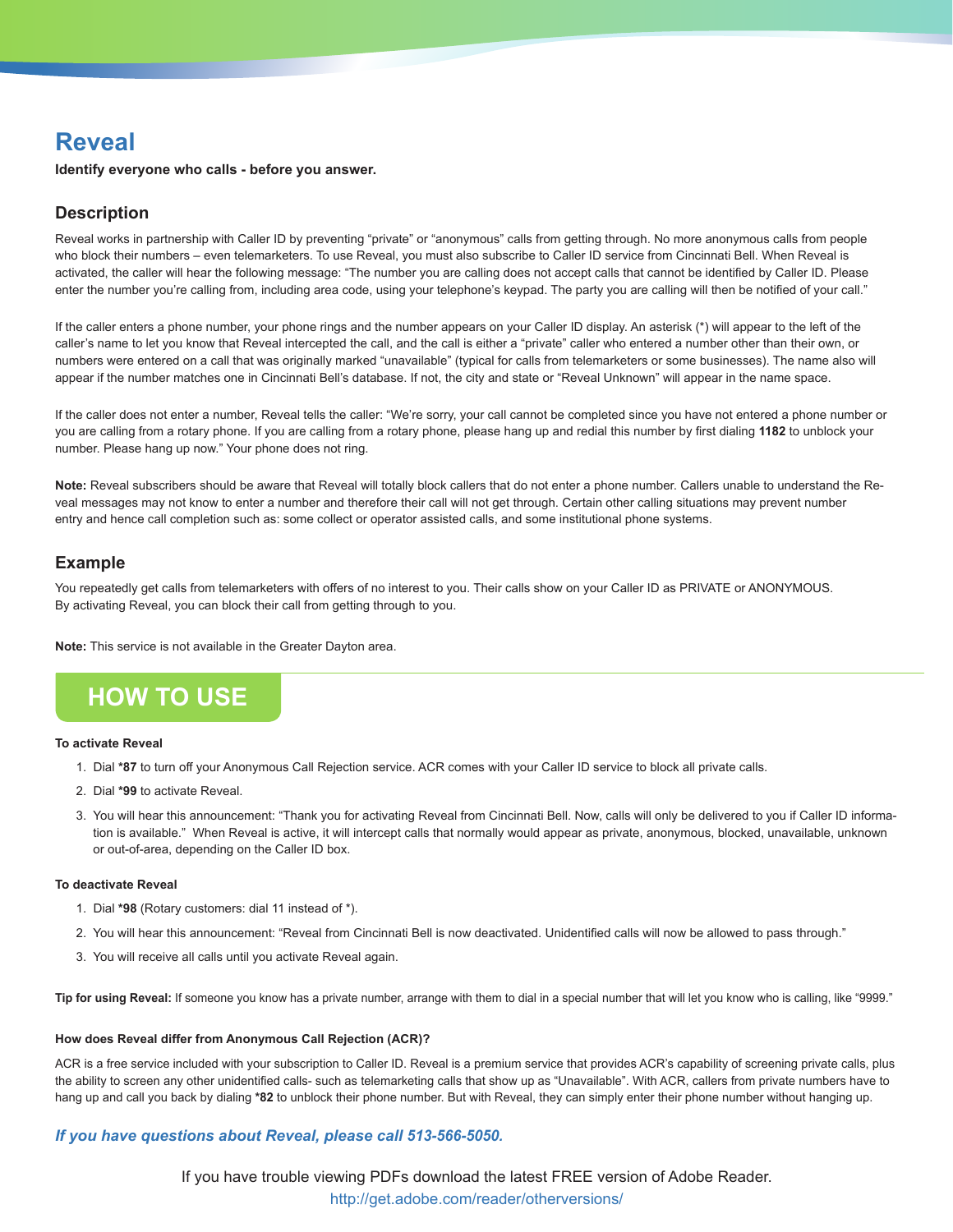## **Speed Call 30**

**No need to look up or remember those numbers you use every day.**

## **Description**

A service that allows users to get abbreviated dialing for up to 30 numbers.

## **Example**

Save time by getting abbreviated dialing for those numbers you call all the time — like your best customers and suppliers. With Speed Call 30, dialing is simple and fast from any phone in your workplace. Select your most frequently dialed numbers and change your list of programmed numbers as often as you wish.

## **How To Use**

### **To assign Speed Call codes**

1. Pick up phone handset and listen for a dial tone.

For 8 numbers: Press **\*74** and use Speed Calling codes **2** through **9**.

For 30 numbers: Press **\*75** and use Speed Calling codes **20** through **49**.

2. Listen for a dial tone. Dial a Speed Calling code and the complete number you have assigned to that code.

(Remember to dial 1 + area code + number for long distance).

- 3. Listen for two short tones and then a dial tone.
- 4. To add other numbers, dial another Speed Calling code and telephone number.

### **To use Speed Calling**

- 1. Pick up phone handset and listen for a dial tone.
- 2. Dial the Speed Calling code for the number you want. If you have a Touch-Tone phone, press the **#** button after the code. The call will go through even faster.

*If you have questions about Speed Call 30, please call 513-566-5050 in Cincinnati and 888-CIN-BELL in Dayton.*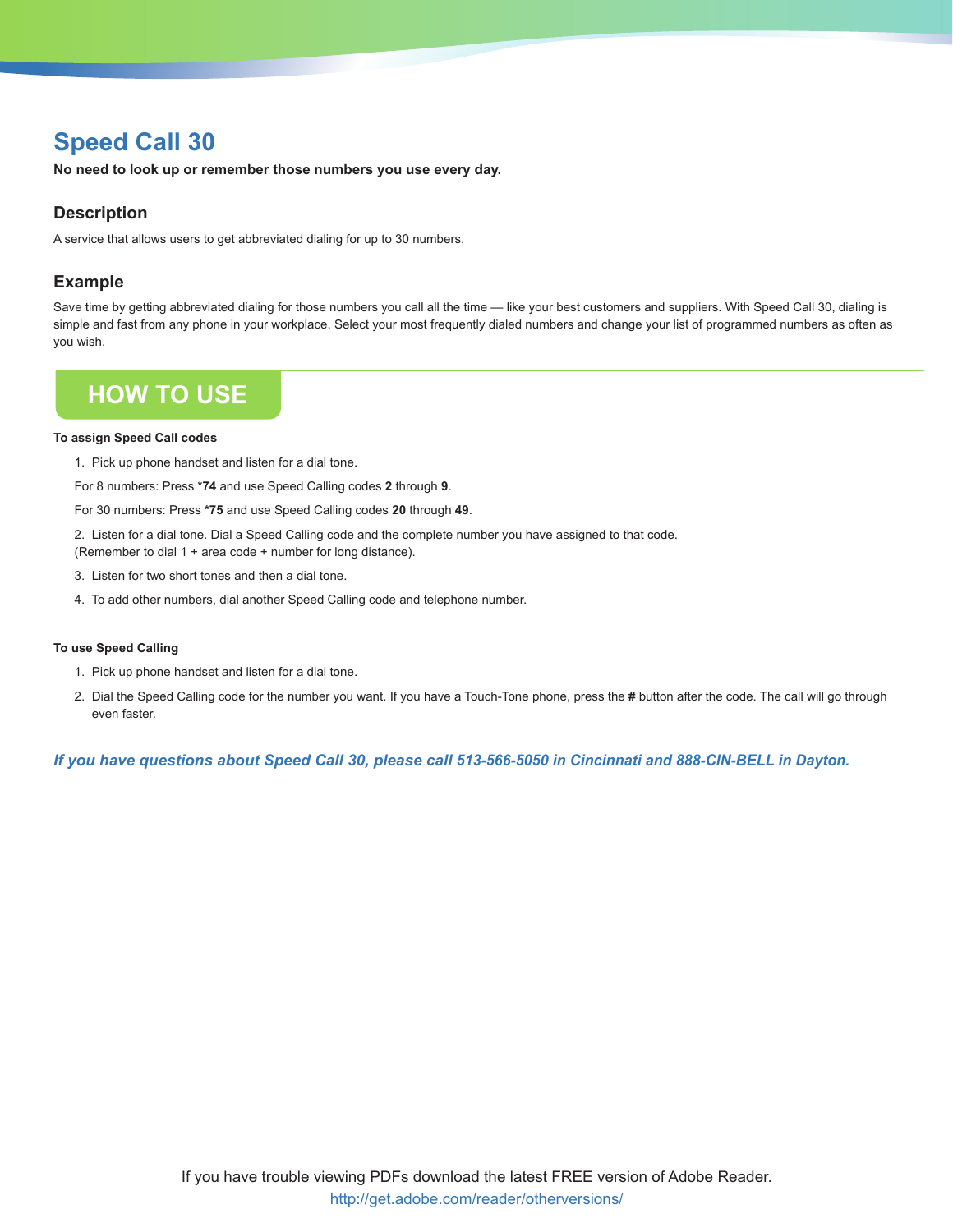## **Three-way Calling**

**Conference in a third person easily and quickly.**

### **Description**

A service that allows the user to talk to two other people on the phone at the same time.

### **Example**

You want to have a phone conversation with two employees at two different locations at the same time. No problem. Simply make the first call and then add the third party to the same phone line.

## **How To Use**

#### **To add a third person to an existing conversation**

- 1. Press the receiver button once and release, or use your flash button. The first caller is now on hold.
- 2. Listen for three short tones and then a dial tone.
- 3. Dial the number of the person to be added. (If the call is long distance, charges will apply.)
- 4. When the phone is answered, press the receiver button once and release. All three of you will be connected. If the line is busy or there is no answer press the receiver button twice to return the first call.

#### **To end the conversation with either person**

- 1. If one party hangs up, you will remain connected to the other party.
- 2. When you hang up, all parties are disconnected.

#### **Notice to customers with Call Waiting**

- When you make a Three-way call, your Call Waiting will not work callers will get a busy signal.
- When you are added on a Three-way call that originated by someone else, your Call Waiting will work as normal.
- Three-way calling will not work with call transfer, and may require special programming if you have a PBX or phone system.

*If you have questions about Three-way Calling, please call 513-566-5050 in Cincinnati and 888-CIN-BELL in Dayton.*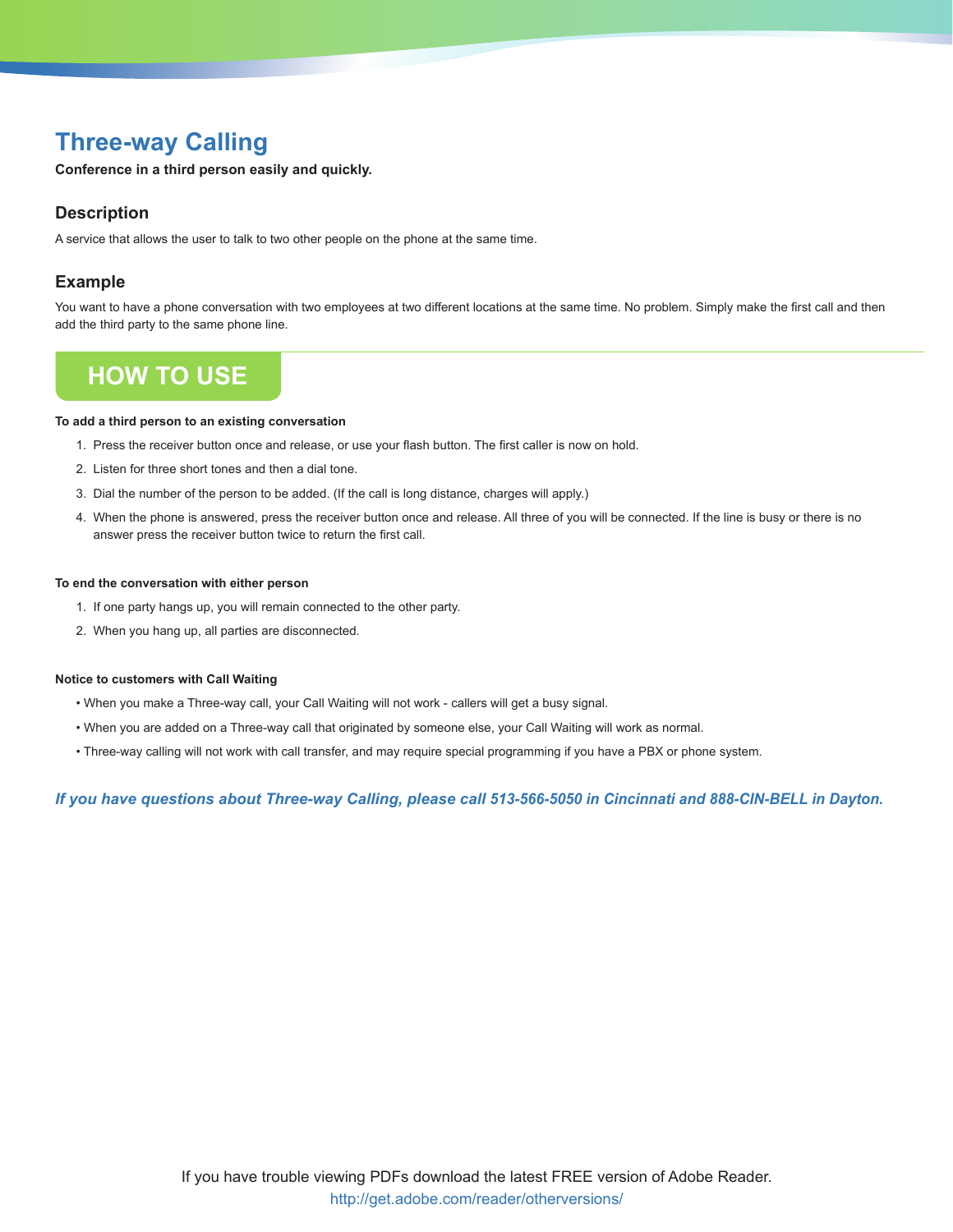**The most flexible way to manage your incoming calls and messages.**

## **Description**

A secure, professional and reliable network-based call answering service that can also be used to send messages to other Cincinnati Bell Voice messaging customers without ringing their phone (and get confirmation when your message has been heard). Plus use it to send broadcast messages to Group Lists you set up. Unlike an answering machine, if the power goes out, Voice Messaging service still operates and messages remained safely stored in the mailbox.

Cincinnati Bell's Voice Messaging services are the best way for you to keep in contact with your customers and business associates. For your callers, it means every call is answered and callers never hear a busy signal. – even when your line is tied up. For you, it means you can retrieve your messages on the road, at work, or anyplace in between. With Voice Mail, you're sure to get all your messages no matter how hectic your schedule is. Voice Mail is easy to use.

## **Example**

A customer was supposed to call during business hours to leave instructions for an urgently needed part but didn't get around to it. You can't wait any longer – you need to attend your daughter's recital. No problem. Your customer can call after hours, and leave the information. And, you can access the system from home, your wireless or anywhere to get the message later.

# **How To Use**

Your mailbox offers automated prompts to guide you through setting up your mailbox, retrieving your messages and using any of the advanced features Voice Mail provides. The **\*** key is multifunctional. After listening to your messages, press **\*** to disconnect. If you are accessing your voice mail to change your password or greeting, press **\*** to return to the Main Menu. For assistance or questions, call the Voice Messaging Help Desk at **513-565-6006**.

### **How to Set Up Your Voice Mailbox**

To set up your mailbox and retrieve your messages, you will need the following information:

• Your Voice Mail access number **Greater Cincinnati** 513-554-1234 (Ohio and Indiana) 859-392-1234 (Kentucky) **Greater Dayton, Middletown and Springfield**

937-619-1234

- Your mailbox number is your telephone number (10 digits)
- Your temporary password is **1111**.
- 1. Dial the access number.
- 2. You will hear the "New Subscriber Tutorial," an automated lesson in setting up your mailbox. This tutorial will guide you through:
- **Changing your password**. Your password ensures the privacy of your mailbox. Your password can contain between 4 and 15 digits.
- **Establishing a greeting**. Your greeting is what your callers will hear before they leave a message in your mailbox.
- **Recording your name**. Your recorded name is what you hear when you access your mailbox.

Your mailbox setup is complete. You may retrieve your messages at any time.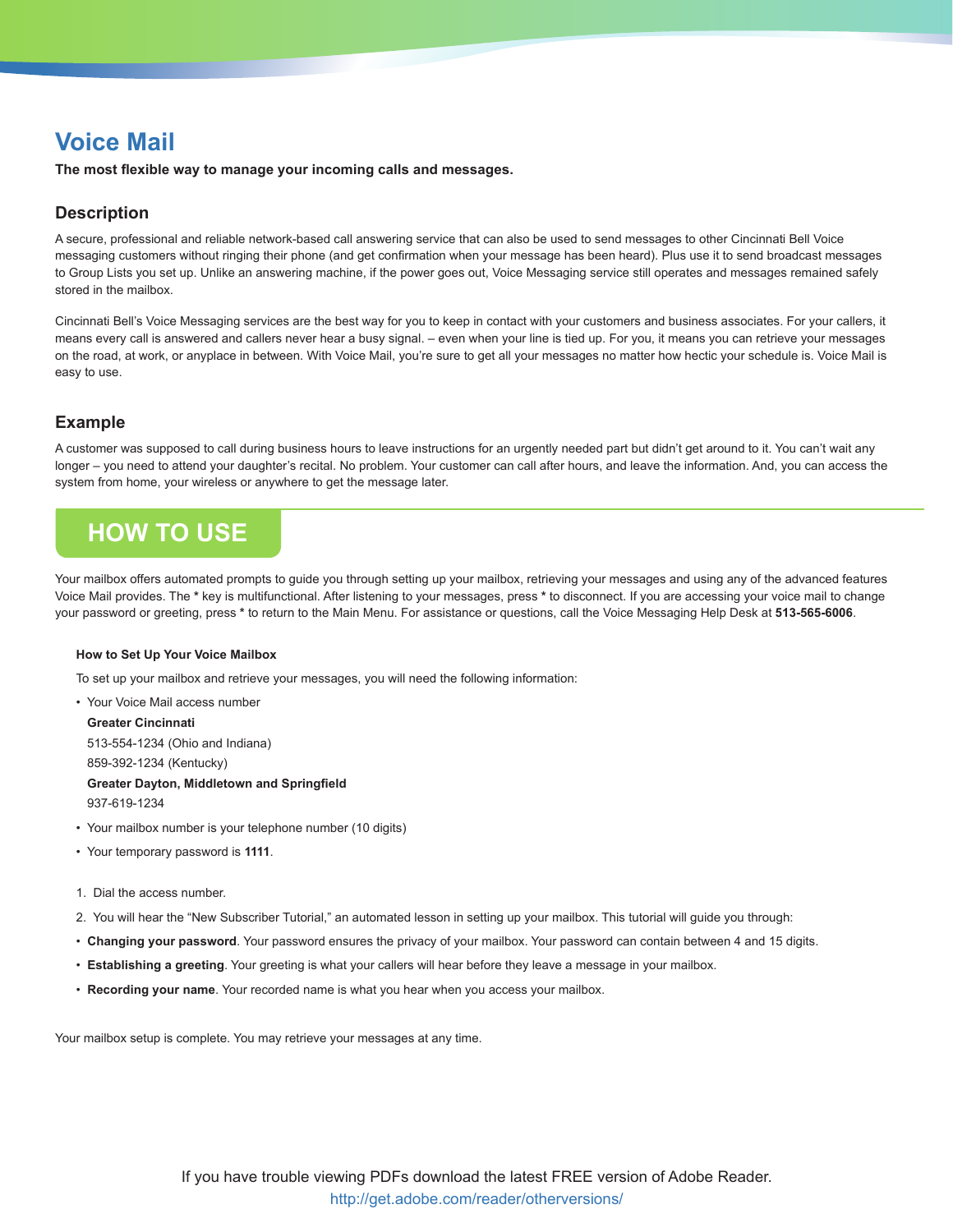## **How To Use**

#### **How Do You Know You Have New Messages?**

Voice Mail uses a special dial tone known as "stutter" dial tone. If, when you hold the handset to your ear, you hear a stutter dial tone instead of a solid dial tone, then you have new messages waiting.

#### **Accessing the Voice Mail system**

Voice Mail offers you the convenience of entering the system from anywhere.

#### **To enter the Voice Mail system from your office phone\***

- 1. Use the shortcut, dial **\*966** or **\*11**.
- 2. You will be asked for your password.
- 3. Enter your password and you will be at the Main Menu.

#### **To enter the Voice Mail system from a phone other than your office phone**

1. Simply dial one of the following access numbers:

**Toll free access to voice mail (when you are out of town):** 1-866-567-2444

**Greater Cincinnati (including Mason and Oxford)**: 513-554-1234

**Kentucky**: 859-392-1234

**Greater Dayton, Middletown and Springfield:** 937-619-1234

**Wilmington:** 937-366-1234

**Tipp City and Troy**: 937-877-1234

- 2. Press **#**.
- 3. Enter your ten-digit mailbox number.
- 4. Enter your password and press **#**.
- 5. You are at the Main Menu.

*\* If you have purchased Cincinnati Bell's Per-Line Privacy feature, dial \*82*

*+ the access number to release your number to the Voice Mail system.*

#### **Retrieving Your Messages**

After you access your mailbox, you will be in the Main Menu. The Main Menu serves as the "entryway" to your all your Voice Mail features.

#### **To retrieve your messages from the Main Menu**

- 1. From the Main Menu, press 1 to review your messages. You will hear a prompt to enter **1** to review unheard messages or **2** to review saved messages. Or, you can use the following shortcut to bypass the prompt:
	- Review New Messages 11
	- Review Saved Messages 12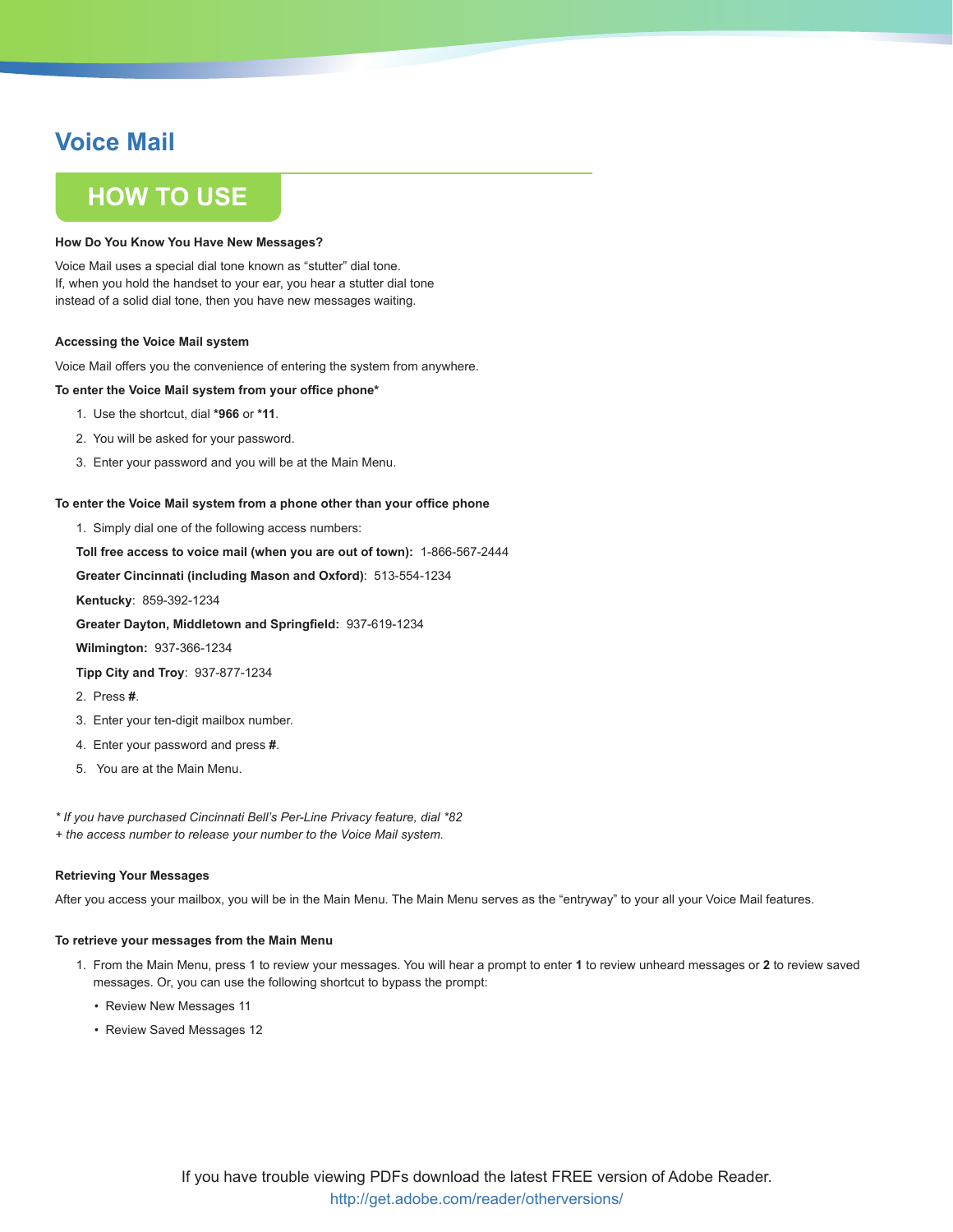## **How To Use**

### **Managing Your Greetings and Personal Options**

You can manage and change your greetings and administrative options, such as changing your password or changing your prompt levels, through Personal Options.

1. From the Main Menu, press 4 to access Personal Options.

### **To change your password from Personal Options:**

1. Press **2** and follow the prompts to change your password. (Note: Your password is the unique code number that you use to ensure the privacy of messages left in your mailbox. Your password can contain between 4 and 15 digits.)

### **To change your greetings from Personal Options**

1. Press **3** and follow the prompts to change your greetings. There are four possible voice mail greetings:

Personal greeting **1** Extended absence greeting **2** Record name **3** System greeting **5**

### **To change your prompt levels from Personal Options**

Voice Mail provides "standard" prompts for accessing your mailbox. If you prefer more detailed prompts, you may replace the "standard" prompts with "extended" prompts. If you prefer abbreviated prompts, you may replace the "standard" prompts with "rapid" prompts.

- 1. Press **2** for Administrative Options
- 2. Press **3** and then
	- For standard prompts, press **1**
	- For extended prompts, press **2**
	- For rapid prompts, press **3**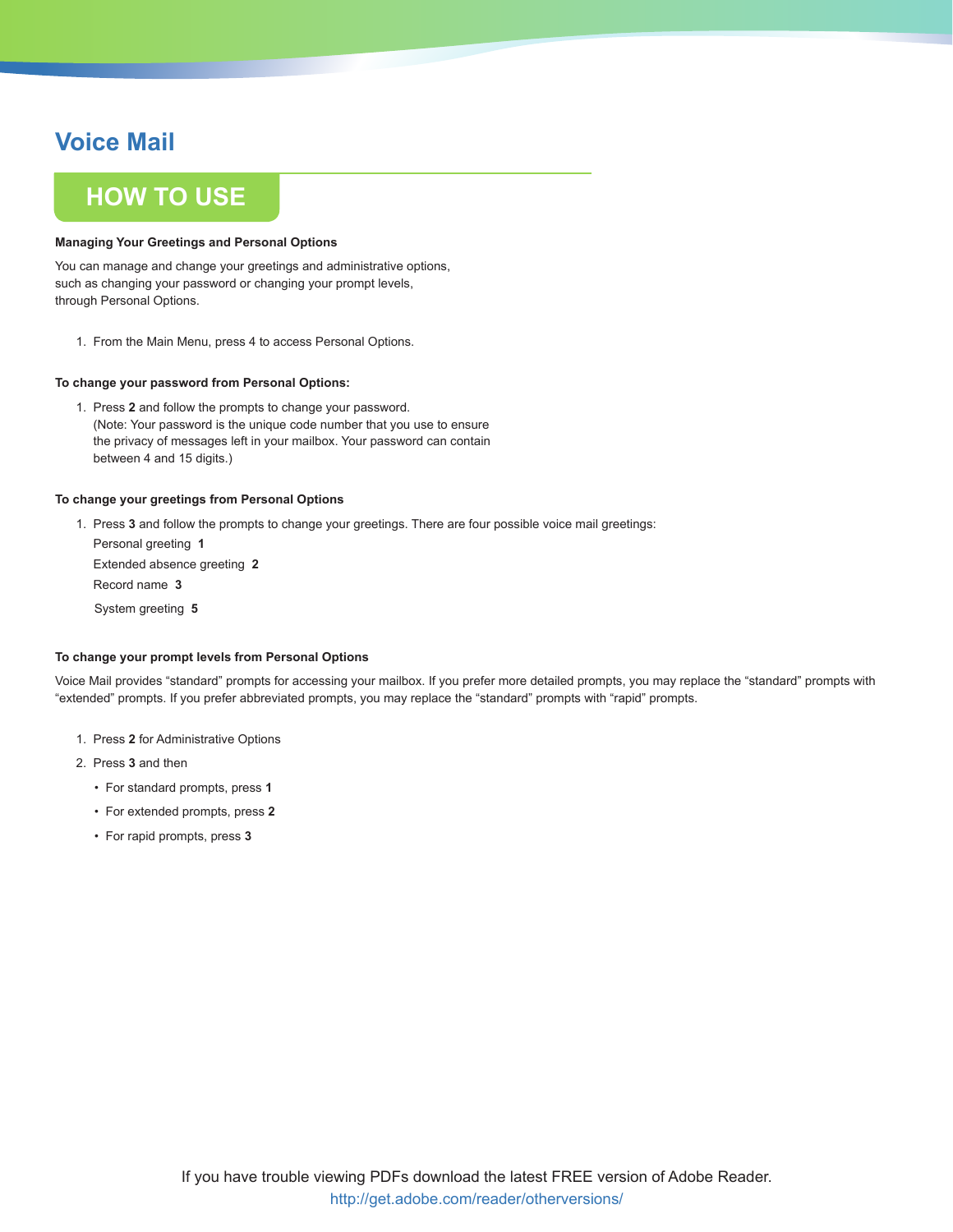## **How To Use**

### **Other Voice Mail Options**

Options Available to You While Listening to Your Message

- Rewind to Beginning **11**
- Rewind 10 Seconds **1**
- Pause/Restart Message **2**
- Fast Forward 10 Seconds **3**
- Fast Forward to End of Message **33**
- Erase Message **337**
- Save Message **339**
- Hear Time/Date Stamp on Message **5**
- Skip to Next Message **#**
- Exit to Main Menu **\***
- To Disconnect from Mailbox **\* \***

### **Options Available to You at the End of Your Message**

- Replay Message **4**
- Hear Time/Date Stamp on Message **5**
- Send Copy with Introduction **6**
- Send Copy without Introduction **66**
- Erase Message **7**
- Reply by Voice Mail **8**
- Reply by Placing a Call 88
- Save Message **9**
- Skip to Next Message **#**
- Exit to Main Menu **\***
- To Disconnect from Mailbox **\* \***

*If you have questions about Voice Mail, please call 513-566-5050 in Cincinnati and 888-CIN-BELL in Dayton.*